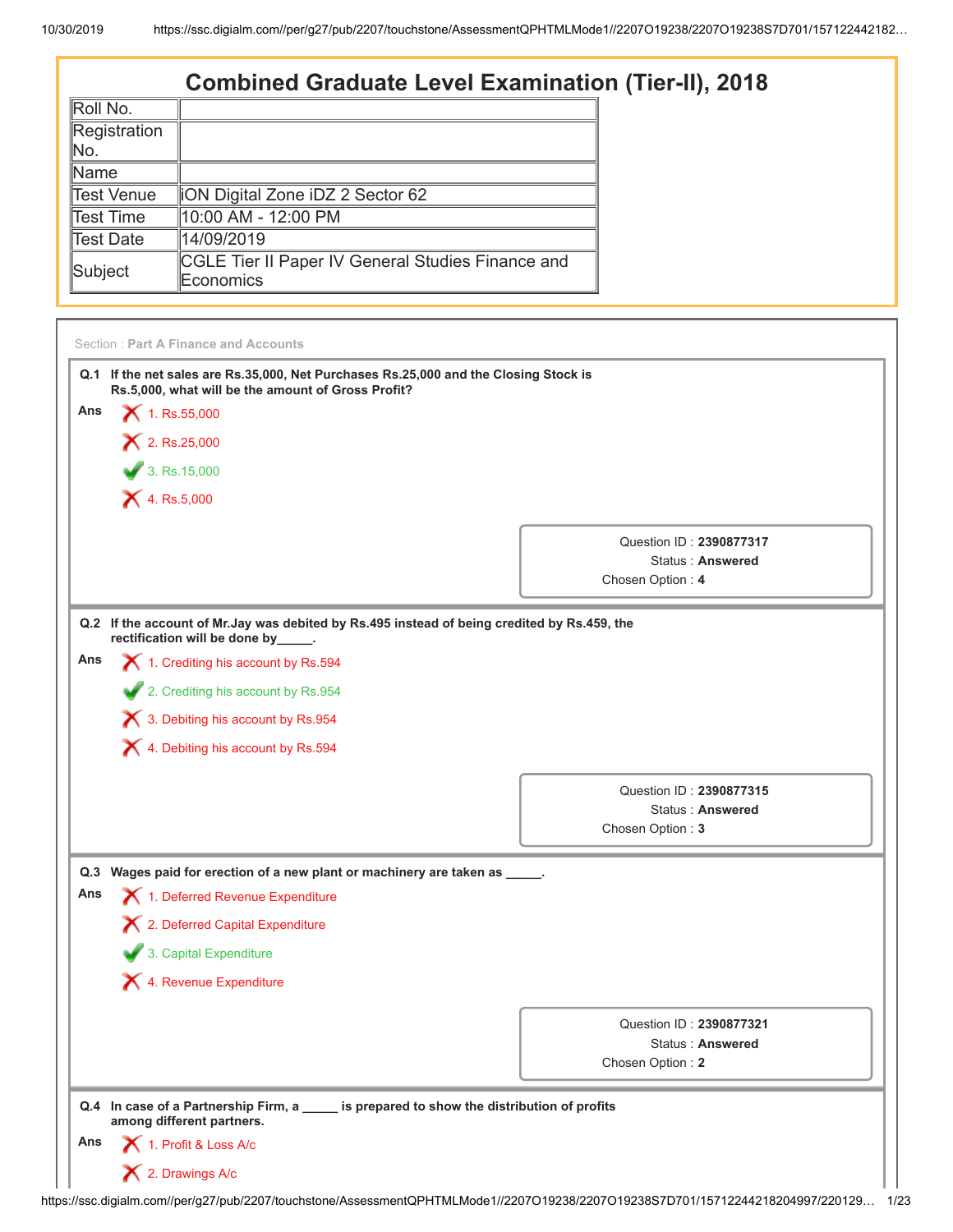| 10/30/2019 | https://ssc.digialm.com//per/g27/pub/2207/touchstone/AssessmentQPHTMLMode1//2207O19238/2207O19238S7D701/157122442182                                                                                                                                                                                           |                    |                                                        |
|------------|----------------------------------------------------------------------------------------------------------------------------------------------------------------------------------------------------------------------------------------------------------------------------------------------------------------|--------------------|--------------------------------------------------------|
|            | 3. Partner's Capital A/c                                                                                                                                                                                                                                                                                       |                    |                                                        |
|            | 4. Profit & Loss Appropriation A/c                                                                                                                                                                                                                                                                             |                    |                                                        |
|            |                                                                                                                                                                                                                                                                                                                |                    |                                                        |
|            |                                                                                                                                                                                                                                                                                                                |                    | Question ID: 2390877319<br>Status: Answered            |
|            |                                                                                                                                                                                                                                                                                                                | Chosen Option: 3   |                                                        |
|            |                                                                                                                                                                                                                                                                                                                |                    |                                                        |
|            | Q.5 According to Section 5 of the Negotiable Instruments Act, 1881, a ____<br>an instrument in writing containing an unconditional order, signed by the maker,<br>directing a certain person, to pay a certain sum of money only to, or to the order of,<br>certain person or to the bearer of the instrument. | is defined as,     |                                                        |
| Ans        | 1. Bill of Exchange                                                                                                                                                                                                                                                                                            |                    |                                                        |
|            | 2. Letter of Credit                                                                                                                                                                                                                                                                                            |                    |                                                        |
|            | $\blacktriangleright$ 3. Cheque                                                                                                                                                                                                                                                                                |                    |                                                        |
|            | X 4. Demand Draft                                                                                                                                                                                                                                                                                              |                    |                                                        |
|            |                                                                                                                                                                                                                                                                                                                |                    |                                                        |
|            |                                                                                                                                                                                                                                                                                                                |                    | Question ID: 2390877332                                |
|            |                                                                                                                                                                                                                                                                                                                | Chosen Option: --  | <b>Status: Not Answered</b>                            |
|            |                                                                                                                                                                                                                                                                                                                |                    |                                                        |
| Ans        | actual or matching concept, to pay liabilities when they become due and to meet the<br>contractual commitments.<br>1. Going Concern                                                                                                                                                                            |                    |                                                        |
|            | $\bigtimes$ 2. cost<br>3. Money Measurement                                                                                                                                                                                                                                                                    |                    |                                                        |
|            | X 4. Separate Entity                                                                                                                                                                                                                                                                                           |                    |                                                        |
|            |                                                                                                                                                                                                                                                                                                                |                    |                                                        |
|            |                                                                                                                                                                                                                                                                                                                |                    | Question ID: 2390877301<br><b>Status: Not Answered</b> |
|            |                                                                                                                                                                                                                                                                                                                | Chosen Option : -- |                                                        |
|            |                                                                                                                                                                                                                                                                                                                |                    |                                                        |
|            | Q.7 If the two sides of the Trial Balance tally, it is an indication that ____.                                                                                                                                                                                                                                |                    |                                                        |
| Ans        | $\blacktriangleright$ 1. The books of account are completely accurate.                                                                                                                                                                                                                                         |                    |                                                        |
|            | 2. The books of account are arithmetically accurate.                                                                                                                                                                                                                                                           |                    |                                                        |
|            | $\bigtimes$ 3. The business has suffered a loss.                                                                                                                                                                                                                                                               |                    |                                                        |
|            | $\blacktriangleright$ 4. The business has a sound financial position.                                                                                                                                                                                                                                          |                    |                                                        |
|            |                                                                                                                                                                                                                                                                                                                |                    |                                                        |
|            |                                                                                                                                                                                                                                                                                                                |                    | Question ID: 2390877313<br>Status: Answered            |
|            |                                                                                                                                                                                                                                                                                                                | Chosen Option: 2   |                                                        |
|            | method of inventory valuation will result in production<br>Q.8 In periods of rising prices, ____<br>being relatively undercharged.                                                                                                                                                                             |                    |                                                        |
| Ans        | 1. Highest in First Out                                                                                                                                                                                                                                                                                        |                    |                                                        |
|            | 2. Last in First Out                                                                                                                                                                                                                                                                                           |                    |                                                        |
|            | 3. Next in First Out                                                                                                                                                                                                                                                                                           |                    |                                                        |
|            | 4. First in First Out                                                                                                                                                                                                                                                                                          |                    |                                                        |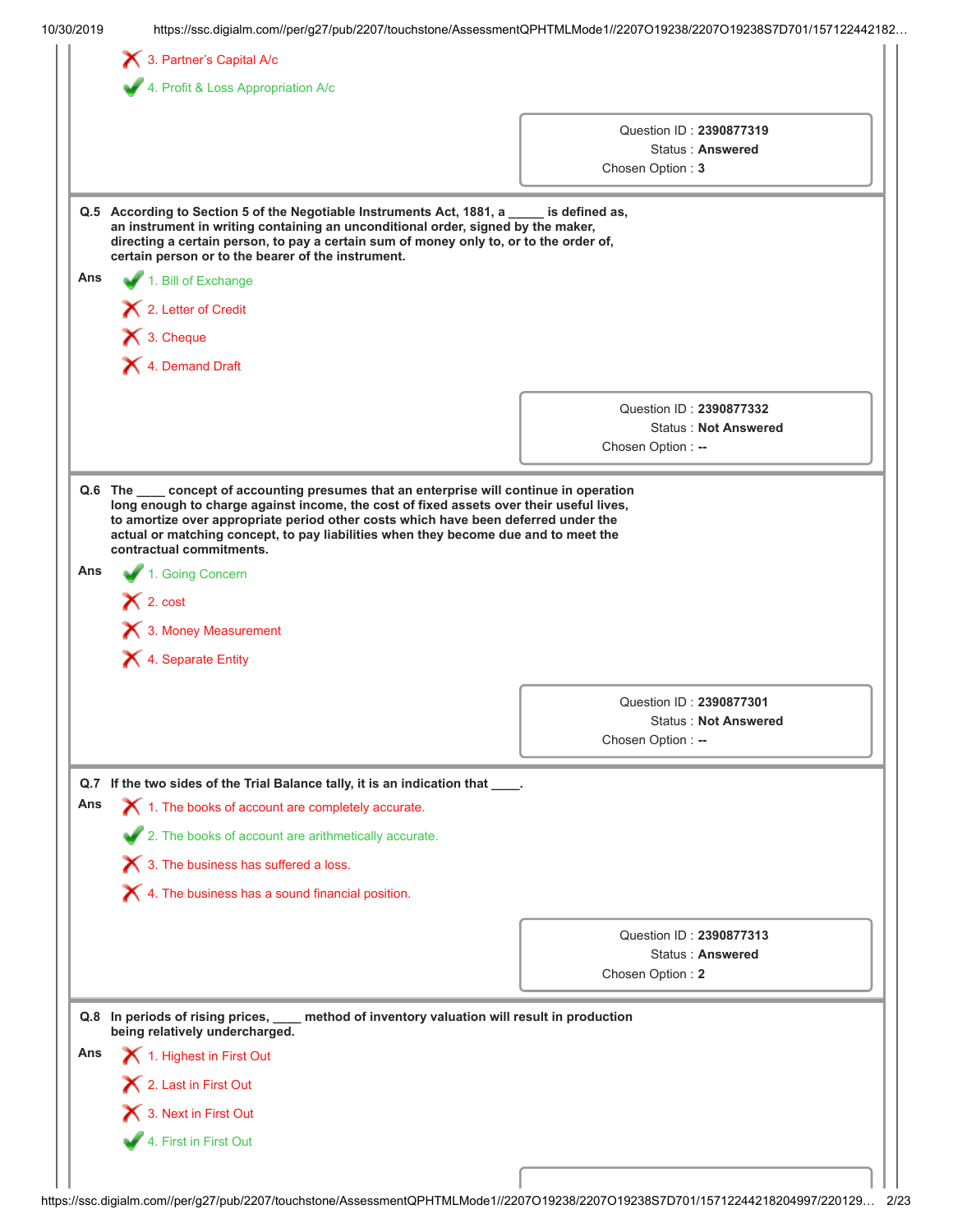|             |                                                                                                                                  | Chosen Option: 2                                       |
|-------------|----------------------------------------------------------------------------------------------------------------------------------|--------------------------------------------------------|
| Q.9         | "Debit all Expenses and Losses, Credit all Gains and Income" is the principle to record<br>journal entry for<br>______ Accounts. |                                                        |
| Ans         | $\blacktriangleright$ 1. Artificial                                                                                              |                                                        |
|             | 2. Nominal                                                                                                                       |                                                        |
|             | X 3. Personal                                                                                                                    |                                                        |
|             | $\blacktriangleright$ 4. Real                                                                                                    |                                                        |
|             |                                                                                                                                  |                                                        |
|             |                                                                                                                                  | Question ID: 2390877307                                |
|             |                                                                                                                                  | <b>Status: Not Answered</b><br>Chosen Option: --       |
|             |                                                                                                                                  |                                                        |
|             | Q.10 A club received Rs. 40,000 as subscriptions during the year 2018-19 of which Rs.6,000                                       |                                                        |
|             | relate to year<br>2017-18 and Rs.4,000 to 2019-20, and at the end of the year 2018-19 Rs.12,000 are still                        |                                                        |
|             | receivable.<br>What will be the income from subscriptions for the year 2018-19?                                                  |                                                        |
| Ans         | $X$ 1. Rs.12,000                                                                                                                 |                                                        |
|             | $X$ 2. Rs.21,000                                                                                                                 |                                                        |
|             | 3. Rs.42,000                                                                                                                     |                                                        |
|             | $X$ 4. Rs.24,000                                                                                                                 |                                                        |
|             |                                                                                                                                  |                                                        |
|             |                                                                                                                                  | Question ID: 2390877330<br><b>Status: Not Answered</b> |
|             |                                                                                                                                  | Chosen Option: --                                      |
|             |                                                                                                                                  |                                                        |
| Q.11<br>Ans | is historical in nature and reflects the past position of business organization.<br>1. Computerised Accounting                   |                                                        |
|             | 2. Financial Accounting                                                                                                          |                                                        |
|             | 3. Management Accounting                                                                                                         |                                                        |
|             | X 4. Inflation Accounting                                                                                                        |                                                        |
|             |                                                                                                                                  |                                                        |
|             |                                                                                                                                  | Question ID: 2390877304                                |
|             |                                                                                                                                  | <b>Status: Answered</b>                                |
|             |                                                                                                                                  | Chosen Option: 3                                       |
|             | Q.12 The funds raised by Non-Profit Organisations are credited to capital fund or _____.                                         |                                                        |
| Ans         | 1. General Fund                                                                                                                  |                                                        |
|             | X 2. Special Revenue Fund                                                                                                        |                                                        |
|             | 13. Debt Service Fund                                                                                                            |                                                        |
|             | X 4. Reserve Fund                                                                                                                |                                                        |
|             |                                                                                                                                  |                                                        |
|             |                                                                                                                                  | Question ID: 2390877329<br><b>Status: Answered</b>     |
|             |                                                                                                                                  | Chosen Option: 1                                       |
|             |                                                                                                                                  |                                                        |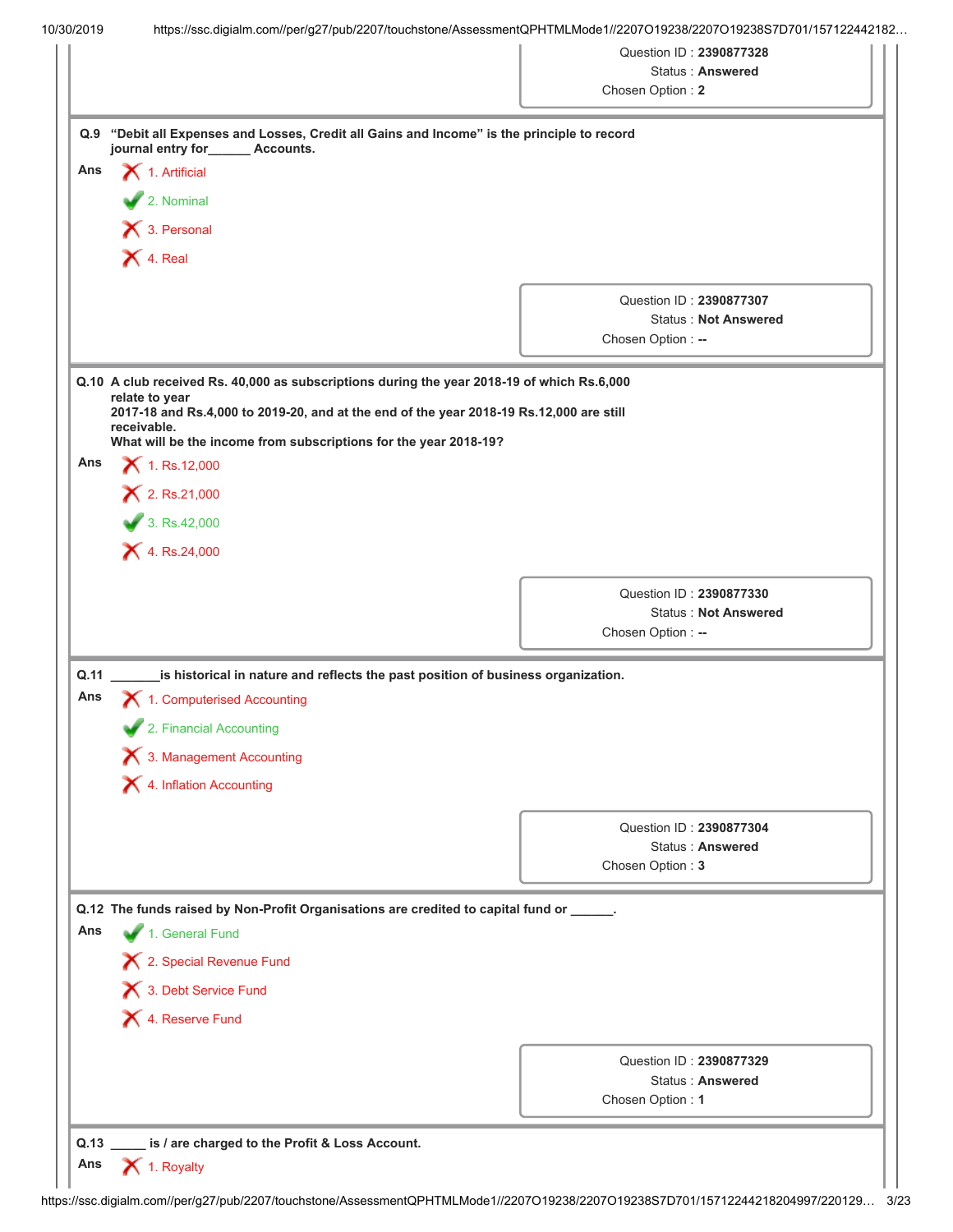|      | $\bigtimes$ 2. Stock                                                                                                                                                                                                                                                                       |                                                                                      |
|------|--------------------------------------------------------------------------------------------------------------------------------------------------------------------------------------------------------------------------------------------------------------------------------------------|--------------------------------------------------------------------------------------|
|      | 13. Import Duty                                                                                                                                                                                                                                                                            |                                                                                      |
|      | 4. Trade expenses                                                                                                                                                                                                                                                                          |                                                                                      |
|      |                                                                                                                                                                                                                                                                                            |                                                                                      |
|      |                                                                                                                                                                                                                                                                                            | Question ID: 2390877318<br>Status: Answered                                          |
|      |                                                                                                                                                                                                                                                                                            | Chosen Option: 4                                                                     |
|      |                                                                                                                                                                                                                                                                                            |                                                                                      |
|      | Q.14 If the balance as per Cash Book is Rs.5,800; cheques amounting to Rs.2,000 are<br>issued but not yet presented; cheques of Rs.1,500 sent for collection, but not yet<br>collected, and amount of Rs.200 is wrongly debited by the bank, what will be the<br>balance as per Pass Book? |                                                                                      |
| Ans  | $X$ 1. Rs.1,700                                                                                                                                                                                                                                                                            |                                                                                      |
|      | <b>X</b> 2. Rs.7,800                                                                                                                                                                                                                                                                       |                                                                                      |
|      | 3. Rs.6,100                                                                                                                                                                                                                                                                                |                                                                                      |
|      | $X$ 4. Rs.2,800                                                                                                                                                                                                                                                                            |                                                                                      |
|      |                                                                                                                                                                                                                                                                                            |                                                                                      |
|      |                                                                                                                                                                                                                                                                                            | Question ID: 2390877309                                                              |
|      |                                                                                                                                                                                                                                                                                            | <b>Status: Not Answered</b><br>Chosen Option: --                                     |
|      |                                                                                                                                                                                                                                                                                            |                                                                                      |
| Ans  | at the end of 5 years?<br>1. Rs. 15, 202<br>2. Rs.1,765                                                                                                                                                                                                                                    | Sinking Fund table shows that Re.0.180975 if invested yearly @5 % p.a. produces Re.1 |
|      | 3. Rs. 18,098<br>$X$ 4. Rs.2,896                                                                                                                                                                                                                                                           |                                                                                      |
|      |                                                                                                                                                                                                                                                                                            |                                                                                      |
|      |                                                                                                                                                                                                                                                                                            | Question ID: 2390877324<br><b>Status: Not Answered</b>                               |
|      |                                                                                                                                                                                                                                                                                            | Chosen Option: --                                                                    |
|      |                                                                                                                                                                                                                                                                                            |                                                                                      |
| Q.16 | appears on the credit side of Manufacturing Account.                                                                                                                                                                                                                                       |                                                                                      |
| Ans  | 1. Purchase of Raw materials                                                                                                                                                                                                                                                               |                                                                                      |
|      | 2. Sale of By-product                                                                                                                                                                                                                                                                      |                                                                                      |
|      | 3. Sale of Fixed Asset                                                                                                                                                                                                                                                                     |                                                                                      |
|      | X 4. Factory Rent                                                                                                                                                                                                                                                                          |                                                                                      |
|      |                                                                                                                                                                                                                                                                                            | Question ID: 2390877316<br>Status: Answered<br>Chosen Option: 1                      |
|      | Q.17 In case of a Bill of Exchange, 'Legal Due Date' is a date which is arrived after adding                                                                                                                                                                                               |                                                                                      |
| Ans  | three days of grace in the _____.                                                                                                                                                                                                                                                          |                                                                                      |
|      | 1. Date of bill                                                                                                                                                                                                                                                                            |                                                                                      |
|      | 2. Date of acceptance<br>3. Nominal due date                                                                                                                                                                                                                                               |                                                                                      |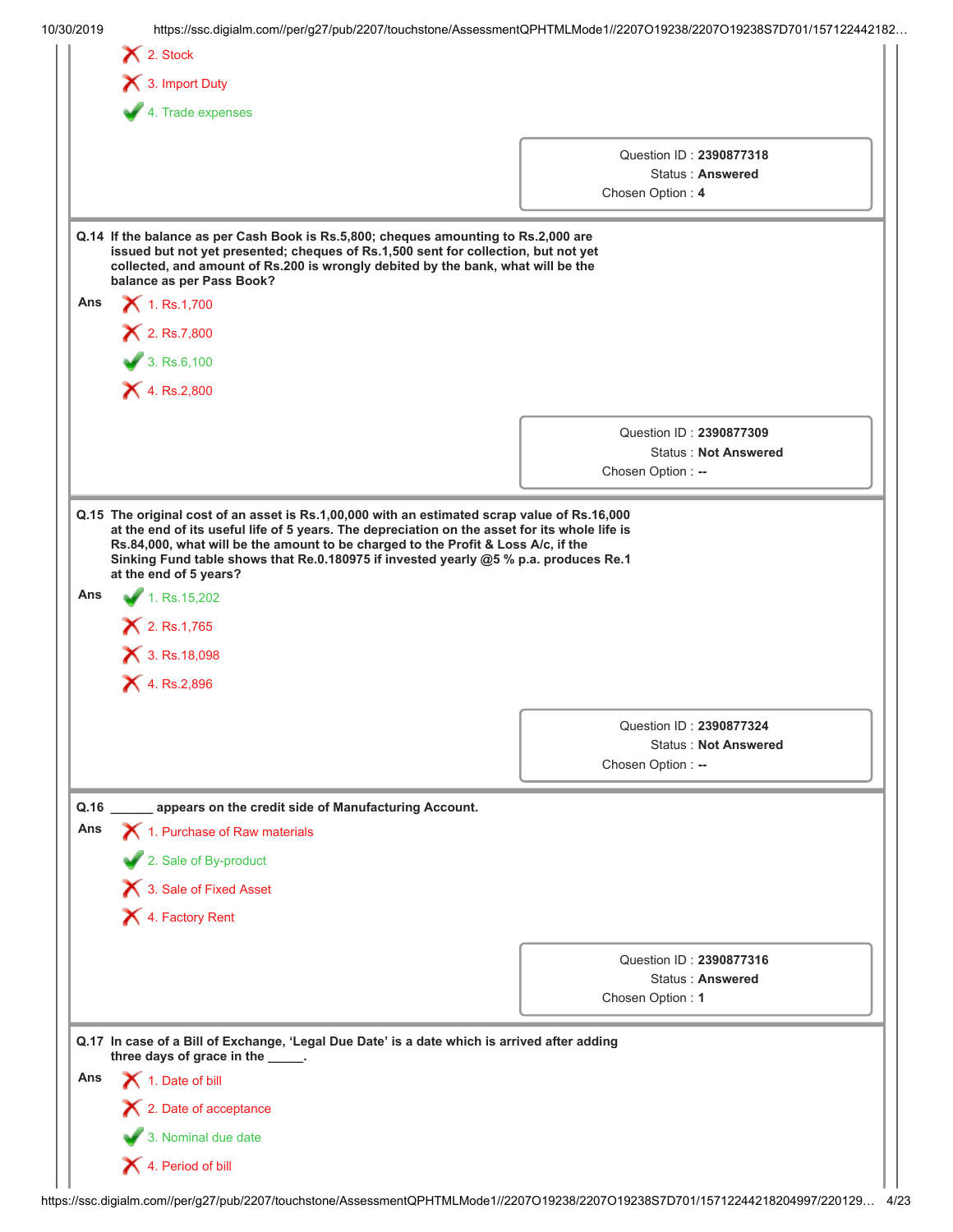|     |                                                                                                                                                                                                                                                                                                | Question ID: 2390877334                                |
|-----|------------------------------------------------------------------------------------------------------------------------------------------------------------------------------------------------------------------------------------------------------------------------------------------------|--------------------------------------------------------|
|     |                                                                                                                                                                                                                                                                                                |                                                        |
|     |                                                                                                                                                                                                                                                                                                | Status: Answered                                       |
|     |                                                                                                                                                                                                                                                                                                | Chosen Option: 3                                       |
|     | Q.18 The convention of conservatism has become a target of serious criticism on the<br>ground that it goes against the convention of ____.                                                                                                                                                     |                                                        |
| Ans | 1. Full Disclosure                                                                                                                                                                                                                                                                             |                                                        |
|     | X 2. Consistency                                                                                                                                                                                                                                                                               |                                                        |
|     | 1 3. Dual Aspect                                                                                                                                                                                                                                                                               |                                                        |
|     | X 4. Materiality                                                                                                                                                                                                                                                                               |                                                        |
|     |                                                                                                                                                                                                                                                                                                |                                                        |
|     |                                                                                                                                                                                                                                                                                                | Question ID: 2390877302                                |
|     |                                                                                                                                                                                                                                                                                                | <b>Status: Not Answered</b><br>Chosen Option: --       |
|     |                                                                                                                                                                                                                                                                                                |                                                        |
|     | Q.19 According to the ____ concept of accounting, the life of the business is divided into<br>appropriate segments for studying the results shown by the business after each<br>segment.                                                                                                       |                                                        |
| Ans | 1. Dual Aspect                                                                                                                                                                                                                                                                                 |                                                        |
|     | 2. Accounting Period                                                                                                                                                                                                                                                                           |                                                        |
|     | $\bigtimes$ 3. Cost                                                                                                                                                                                                                                                                            |                                                        |
|     | X 4. Realization                                                                                                                                                                                                                                                                               |                                                        |
|     |                                                                                                                                                                                                                                                                                                |                                                        |
|     |                                                                                                                                                                                                                                                                                                |                                                        |
|     |                                                                                                                                                                                                                                                                                                | Question ID: 2390877300                                |
|     |                                                                                                                                                                                                                                                                                                | Status: Answered                                       |
|     |                                                                                                                                                                                                                                                                                                | Chosen Option: 1                                       |
| Ans | Q.20 What will be the amount of credit purchases, if the opening balance of creditors is<br>Rs.7,600; cash paid to creditors Rs.20,000; discount allowed by them Rs.500; Returns<br>Outward are Rs.2,400; Bills payable accepted Rs.4,600 and the closing balance of<br>creditors is Rs.9,500? |                                                        |
|     | $X$ 1. Rs.7,600                                                                                                                                                                                                                                                                                |                                                        |
|     | $X$ 2. Rs.9,500                                                                                                                                                                                                                                                                                |                                                        |
|     | 3. Rs. 29,400                                                                                                                                                                                                                                                                                  |                                                        |
|     | $X$ 4. Rs.24,900                                                                                                                                                                                                                                                                               |                                                        |
|     |                                                                                                                                                                                                                                                                                                | Question ID: 2390877306                                |
|     |                                                                                                                                                                                                                                                                                                | <b>Status: Not Answered</b>                            |
|     |                                                                                                                                                                                                                                                                                                | Chosen Option: --                                      |
|     | Q.21 Kohler defines Single Entry System as, "A System of book-keeping in which as a rule                                                                                                                                                                                                       |                                                        |
|     | only records of _____ and of personal accounts are maintained".                                                                                                                                                                                                                                |                                                        |
| Ans | 1. Stock                                                                                                                                                                                                                                                                                       |                                                        |
|     | 2. Fixed Assets                                                                                                                                                                                                                                                                                |                                                        |
|     | $\bigvee$ 3. Cash                                                                                                                                                                                                                                                                              |                                                        |
|     | X 4. Goodwill                                                                                                                                                                                                                                                                                  |                                                        |
|     |                                                                                                                                                                                                                                                                                                |                                                        |
|     |                                                                                                                                                                                                                                                                                                | Question ID: 2390877305<br><b>Status: Not Answered</b> |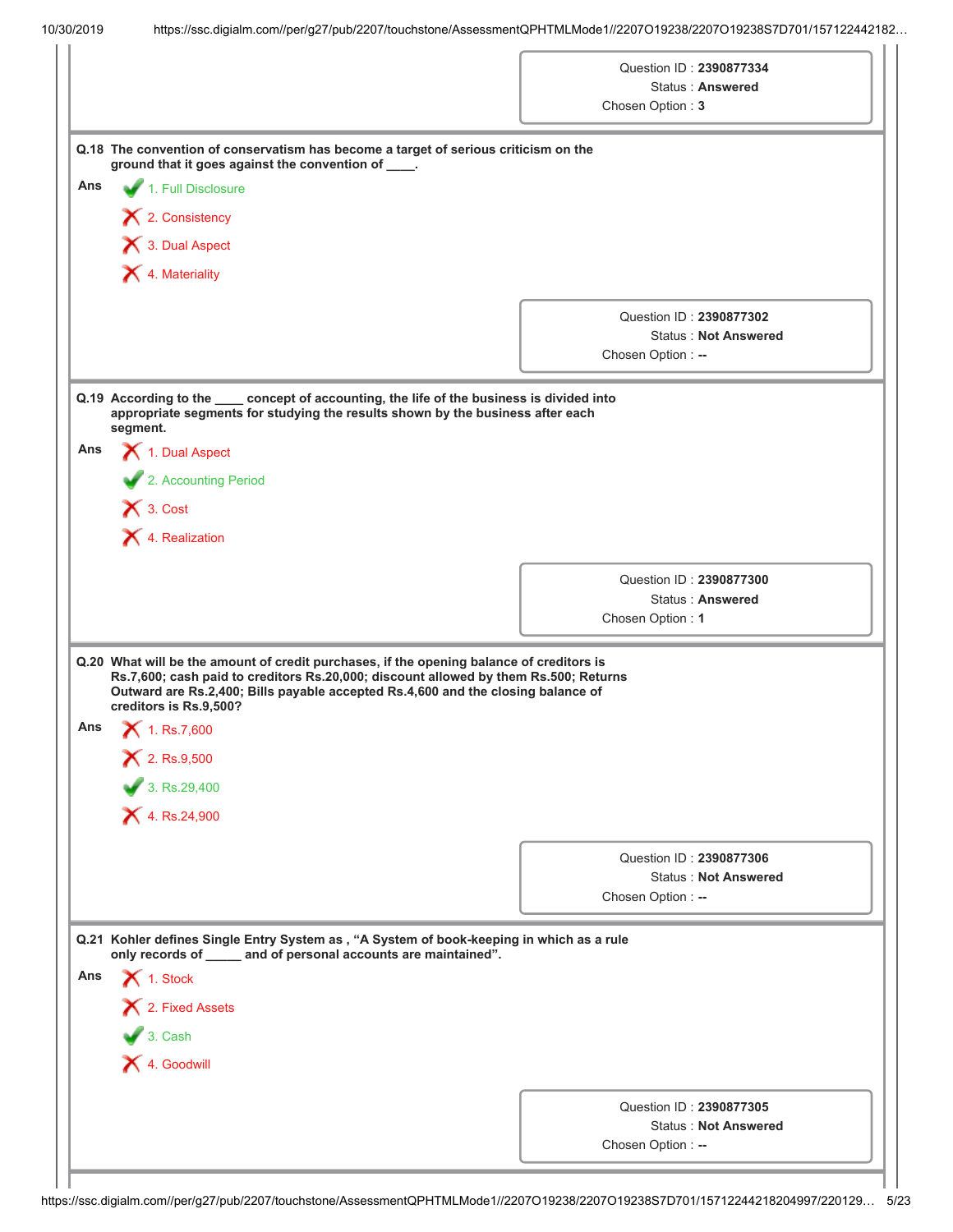|     | Q.22 Errors committed because of failure to make a proper distinction between revenue and<br>capital items are called _____.                                               | https://ssc.digialm.com//per/g27/pub/2207/touchstone/AssessmentQPHTMLMode1//2207O19238/2207O19238S7D701/157122442182 |
|-----|----------------------------------------------------------------------------------------------------------------------------------------------------------------------------|----------------------------------------------------------------------------------------------------------------------|
| Ans | 1. Errors of Principle                                                                                                                                                     |                                                                                                                      |
|     | X 2. Compensating Errors                                                                                                                                                   |                                                                                                                      |
|     | 3. Errors of Commission                                                                                                                                                    |                                                                                                                      |
|     | X 4. Errors of Omission                                                                                                                                                    |                                                                                                                      |
|     |                                                                                                                                                                            |                                                                                                                      |
|     |                                                                                                                                                                            | Question ID: 2390877314                                                                                              |
|     |                                                                                                                                                                            | <b>Status: Not Answered</b><br>Chosen Option: --                                                                     |
|     |                                                                                                                                                                            |                                                                                                                      |
|     | Q.23 Which one of the following is a limitation of Financial Accounting?                                                                                                   |                                                                                                                      |
| Ans | 1. It records only monetary items                                                                                                                                          |                                                                                                                      |
|     | X 2. It lacks double entry system                                                                                                                                          |                                                                                                                      |
|     | X 3. It is based on certain accounting principles                                                                                                                          |                                                                                                                      |
|     | $\boldsymbol{\times}$ 4. It records qualitative information                                                                                                                |                                                                                                                      |
|     |                                                                                                                                                                            | Question ID: 2390877299                                                                                              |
|     |                                                                                                                                                                            | <b>Status: Not Answered</b>                                                                                          |
|     |                                                                                                                                                                            | Chosen Option: --                                                                                                    |
|     | X 3. Payee                                                                                                                                                                 |                                                                                                                      |
|     | X 4. Drawee                                                                                                                                                                |                                                                                                                      |
|     |                                                                                                                                                                            | Question ID: 2390877333                                                                                              |
|     |                                                                                                                                                                            | <b>Status: Not Answered</b><br>Chosen Option: --                                                                     |
|     | Q.25 Under ____ method of Inventory valuation, the issues of materials are made at the                                                                                     |                                                                                                                      |
| Ans | price of materials or goods which have been ordered but not yet received.                                                                                                  |                                                                                                                      |
|     | 1. Highest in First Out                                                                                                                                                    |                                                                                                                      |
|     | X 2. Last in First Out                                                                                                                                                     |                                                                                                                      |
|     | 3. Next in First Out                                                                                                                                                       |                                                                                                                      |
|     | 4. First in First Out                                                                                                                                                      |                                                                                                                      |
|     |                                                                                                                                                                            | Question ID: 2390877326                                                                                              |
|     |                                                                                                                                                                            | <b>Status: Not Answered</b>                                                                                          |
|     |                                                                                                                                                                            | Chosen Option: --                                                                                                    |
|     | Q.26 If a machine (having a scrap value of Rs.1,000) is purchased for Rs.10,000 and it has<br>an effective life of 10 years of 1000 hours each, what will be the amount of |                                                                                                                      |
| Ans | depreciation per hour?<br>$X$ 1. Rs.1.50                                                                                                                                   |                                                                                                                      |
|     |                                                                                                                                                                            |                                                                                                                      |
|     | $X$ 2. Re.1.00<br>$X$ 3. Rs.2.00                                                                                                                                           |                                                                                                                      |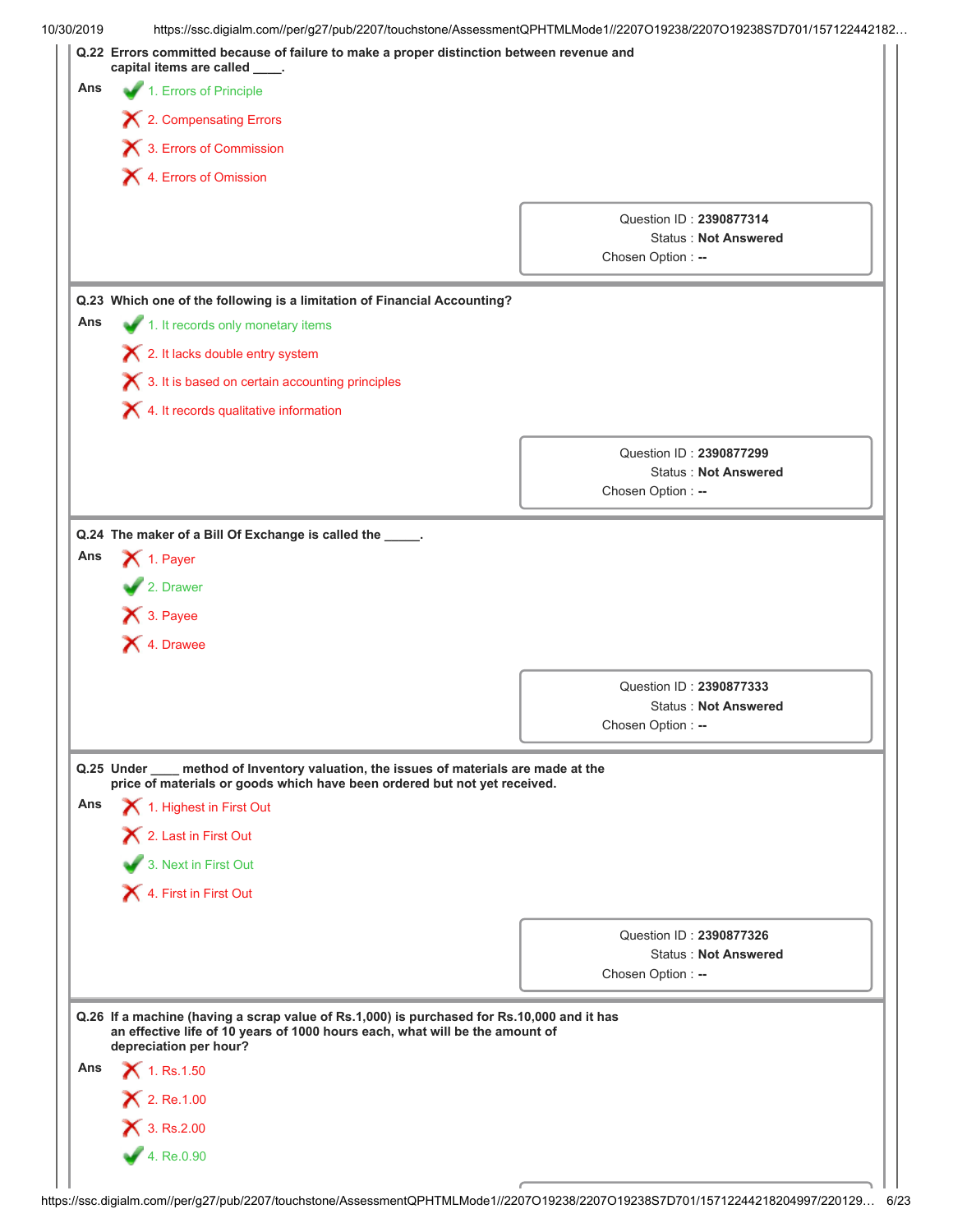|                                                                                                                                                                                                                                                                                                      | Question ID: 2390877325<br><b>Status: Answered</b><br>Chosen Option: 4      |
|------------------------------------------------------------------------------------------------------------------------------------------------------------------------------------------------------------------------------------------------------------------------------------------------------|-----------------------------------------------------------------------------|
| Q.27 Recording of business transactions are done in a chronological manner in _____.<br>Ans<br>1. Balance Sheet<br>X 2. Ledger<br>$\bullet$ 3. Journal<br>1. Trial Balance                                                                                                                           |                                                                             |
|                                                                                                                                                                                                                                                                                                      | Question ID: 2390877297<br><b>Status: Answered</b><br>Chosen Option: 2      |
| Q.28 A trade mark is an example of _____.<br>Ans<br>1. Intangible assets<br>$\blacktriangleright$ 2. Liquid assets<br>3. Fixed assets<br>X 4. Current assets                                                                                                                                         |                                                                             |
|                                                                                                                                                                                                                                                                                                      | Question ID: 2390877320<br><b>Status: Not Answered</b><br>Chosen Option: -- |
| Q.29 The technique of finding out the net balance of a ledger account, after considering the<br>totals of both debit and credit sides, is known as _____.<br>Ans<br>1. Balancing of an Account<br>X 2. Comparison of an Account<br>3. Reconciliation of an Account<br>4. Rectification of an Account |                                                                             |
|                                                                                                                                                                                                                                                                                                      | Question ID: 2390877311<br>Status: Answered<br>Chosen Option: 1             |
| Q.30 A Trial Balance may be prepared according to Totals Method and<br>Ans<br>1. Average<br>$\blacktriangleright$ 2. Deficit<br>X 3. Surplus<br>4. Balance                                                                                                                                           | Method.                                                                     |
|                                                                                                                                                                                                                                                                                                      | Question ID: 2390877312<br><b>Status: Not Answered</b><br>Chosen Option: -- |
| Q.31 Self-balancing entries will only be made for those transactions which affect<br>Ans<br>$\blacktriangleright$ 1. Three ledgers<br>12. One ledger<br>3. Two ledgers                                                                                                                               |                                                                             |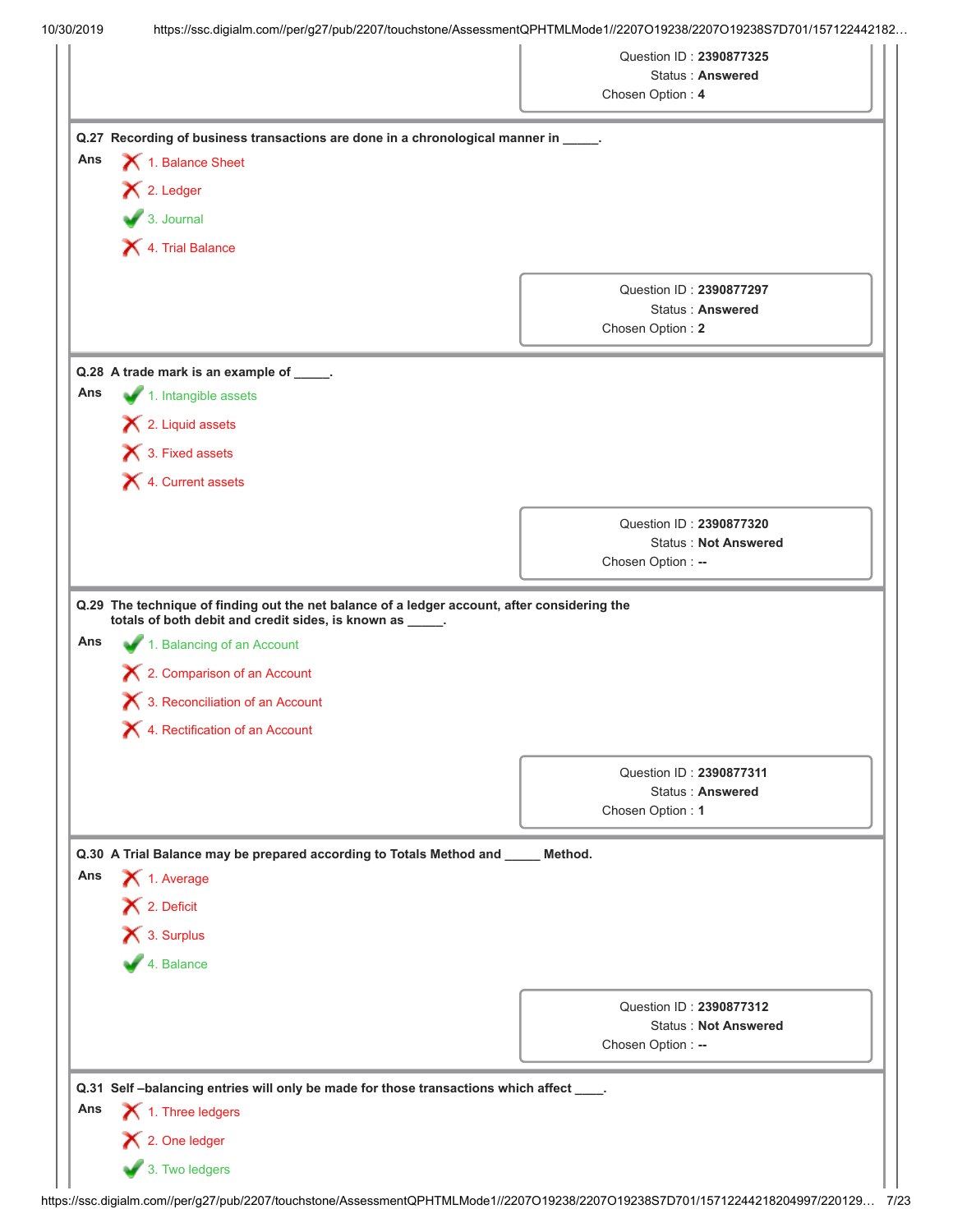|     |                                                                                                                                                                                                                                                                                                                                 | Question ID: 2390877336<br><b>Status: Not Answered</b>                 |
|-----|---------------------------------------------------------------------------------------------------------------------------------------------------------------------------------------------------------------------------------------------------------------------------------------------------------------------------------|------------------------------------------------------------------------|
|     |                                                                                                                                                                                                                                                                                                                                 | Chosen Option: --                                                      |
|     | Q.32 When a number of transactions on the same date or relating to one particular<br>account/nature are recorded by means of a single journal entry, such an entry is called<br>$\mathsf{as} \_\_$                                                                                                                              |                                                                        |
| Ans | 1. Contra Entry                                                                                                                                                                                                                                                                                                                 |                                                                        |
|     | X 2. Rectification Entry                                                                                                                                                                                                                                                                                                        |                                                                        |
|     | 3. Adjustment Entry                                                                                                                                                                                                                                                                                                             |                                                                        |
|     | 4. Compound Journal Entry                                                                                                                                                                                                                                                                                                       |                                                                        |
|     |                                                                                                                                                                                                                                                                                                                                 | Question ID: 2390877310<br><b>Status: Answered</b><br>Chosen Option: 4 |
|     | Q.33 Which one of the following entry will be passed for 'credit sales' under self balancing                                                                                                                                                                                                                                    |                                                                        |
| Ans | ledger system?<br>1. Debtors Ledger Adjustment A/c ---- Dr.                                                                                                                                                                                                                                                                     |                                                                        |
|     | To General Ledger Adjustment A/c                                                                                                                                                                                                                                                                                                |                                                                        |
|     | 2. Cash A/c ---- Dr.                                                                                                                                                                                                                                                                                                            |                                                                        |
|     | To Individual Customer A/c                                                                                                                                                                                                                                                                                                      |                                                                        |
|     | 3. General Ledger Adjustment A/c ---- Dr.<br>To Debtors Ledger Adjustment A/c                                                                                                                                                                                                                                                   |                                                                        |
|     | 4. Individual Customer A/c ---- Dr.<br>To Sales A/c                                                                                                                                                                                                                                                                             |                                                                        |
|     |                                                                                                                                                                                                                                                                                                                                 | Question ID: 2390877335                                                |
|     |                                                                                                                                                                                                                                                                                                                                 | <b>Status: Not Answered</b>                                            |
|     |                                                                                                                                                                                                                                                                                                                                 | Chosen Option: --                                                      |
|     | Q.34 If a firm purchases 100 units of goods on 1st Jan.@ Rs.4 p.u; 200 units on 8th Jan. @<br>Rs.5 p.u., 200 units on 24th Jan.@ Rs.6 p.u., and sold 200 units on 31st Jan, What will<br>be the value of inventory sold on 31st Jan. according to the Weighted Price method<br>when the firm follows Periodic Inventory System? |                                                                        |
| Ans | 1. Rs. 1400<br>× 2. Rs.2000                                                                                                                                                                                                                                                                                                     |                                                                        |
|     | 3. Rs.1040                                                                                                                                                                                                                                                                                                                      |                                                                        |
|     | <b>X</b> 4. Rs.1202                                                                                                                                                                                                                                                                                                             |                                                                        |
|     |                                                                                                                                                                                                                                                                                                                                 | Question ID: 2390877327                                                |
|     |                                                                                                                                                                                                                                                                                                                                 | Status: Answered                                                       |
|     |                                                                                                                                                                                                                                                                                                                                 | Chosen Option: 2                                                       |
|     | Q.35 A businessman can find out what his business owns and what it owes from _____.                                                                                                                                                                                                                                             |                                                                        |
| Ans | 1. Trading A/c                                                                                                                                                                                                                                                                                                                  |                                                                        |
|     | 2. Balance Sheet                                                                                                                                                                                                                                                                                                                |                                                                        |
|     | 13. Profit & Loss A/c                                                                                                                                                                                                                                                                                                           |                                                                        |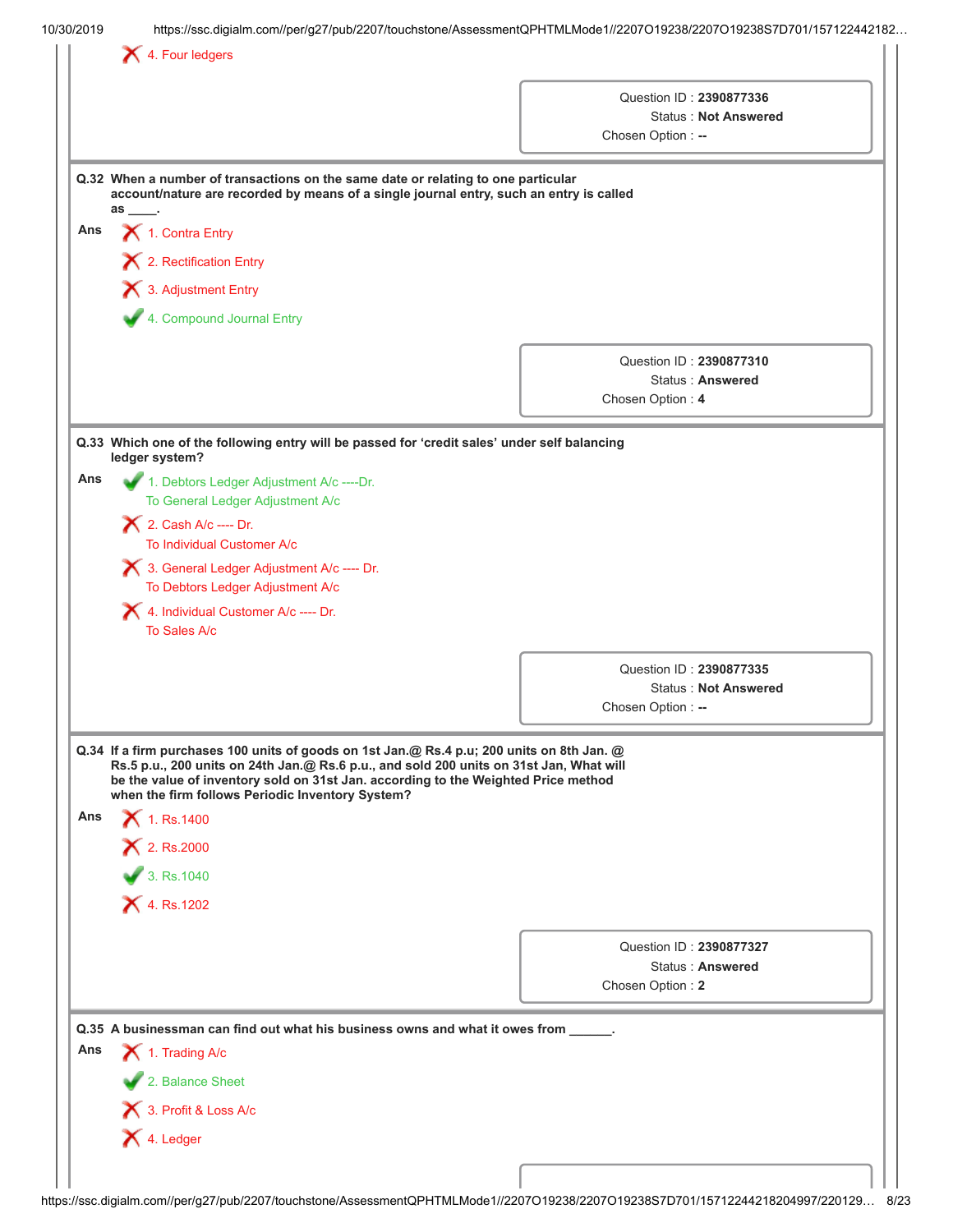|      |                                                                                                                                                                      | Question ID: 2390877298 | <b>Status: Not Answered</b> |
|------|----------------------------------------------------------------------------------------------------------------------------------------------------------------------|-------------------------|-----------------------------|
|      |                                                                                                                                                                      | Chosen Option: --       |                             |
|      |                                                                                                                                                                      |                         |                             |
| Q.36 | system of depreciation is followed in case of those assets which are of small<br>values or where the life of the asset cannot be ascertained with certainty.         |                         |                             |
| Ans  | 1. Sinking fund                                                                                                                                                      |                         |                             |
|      | X 2. Annuity                                                                                                                                                         |                         |                             |
|      |                                                                                                                                                                      |                         |                             |
|      | $\bigtimes$ 3. Insurance policy                                                                                                                                      |                         |                             |
|      | 4. Inventory                                                                                                                                                         |                         |                             |
|      |                                                                                                                                                                      |                         | Question ID: 2390877323     |
|      |                                                                                                                                                                      |                         | Status: Answered            |
|      |                                                                                                                                                                      | Chosen Option: 4        |                             |
|      |                                                                                                                                                                      |                         |                             |
|      | of a Non-Profit Organisation gives a list of revenue receipts (for past,<br>$Q.37$ The<br>current and future periods) as well as capital receipts.                   |                         |                             |
| Ans  | 1. Profit & Loss Appropriation Account                                                                                                                               |                         |                             |
|      | 2. Income & Expenditure Account                                                                                                                                      |                         |                             |
|      | 3. Receipt and Payment Account                                                                                                                                       |                         |                             |
|      | 4. Profit & Loss Account                                                                                                                                             |                         |                             |
|      |                                                                                                                                                                      |                         |                             |
|      |                                                                                                                                                                      |                         | Question ID: 2390877331     |
|      |                                                                                                                                                                      |                         | Status: Answered            |
|      |                                                                                                                                                                      |                         |                             |
|      | Q.38 On account of ____ convention, the inventory is valued 'at cost or market price<br>whichever is less'.                                                          | Chosen Option: 3        |                             |
| Ans  | 1. Full Disclosure<br>X 2. Consistency<br>3. Conservatism<br>X 4. Materiality                                                                                        |                         |                             |
|      |                                                                                                                                                                      |                         | Question ID: 2390877303     |
|      |                                                                                                                                                                      |                         | Status: Answered            |
|      |                                                                                                                                                                      | Chosen Option: 4        |                             |
|      | Q.39 The objective of preparing a Bank Reconciliation Statement is to _____.                                                                                         |                         |                             |
|      |                                                                                                                                                                      |                         |                             |
|      | 1. Rectify the errors of trial balance                                                                                                                               |                         |                             |
|      | $\boldsymbol{\times}$ 2. Rectify the errors of pass book                                                                                                             |                         |                             |
|      | 3. Rectify the errors of cash book                                                                                                                                   |                         |                             |
|      | 4. Idenify difference between balance of bank statement and the cash book                                                                                            |                         |                             |
| Ans  |                                                                                                                                                                      |                         | Question ID: 2390877308     |
|      |                                                                                                                                                                      |                         | <b>Status: Not Answered</b> |
|      |                                                                                                                                                                      | Chosen Option: --       |                             |
|      |                                                                                                                                                                      |                         |                             |
| Ans  | Q.40 Which one of the following is a revenue expenditure?<br>$\blacktriangleright$ 1. Cost of advertising Rs.10,00,000 for the purpose of introducing a new product. |                         |                             |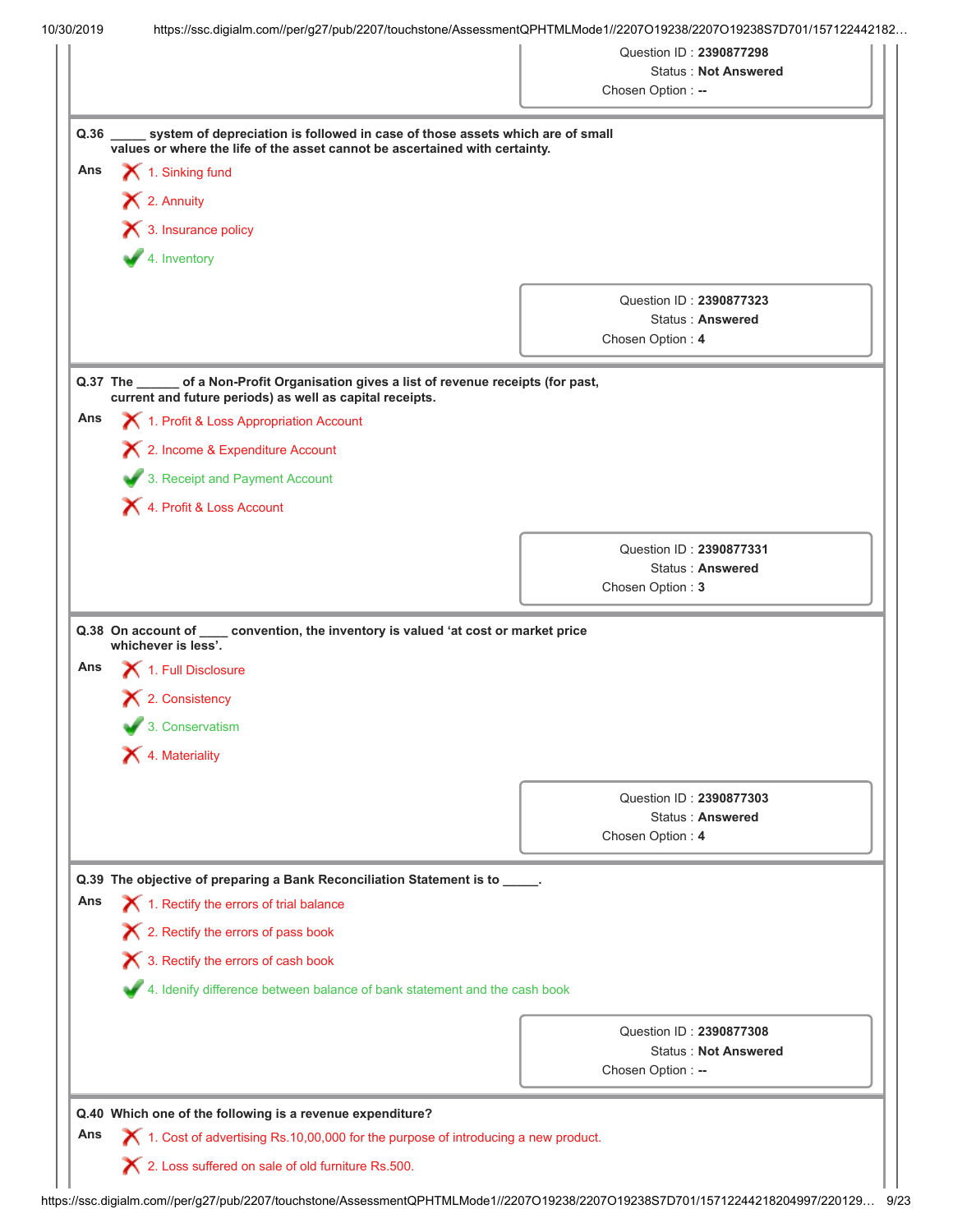|     | https://ssc.digialm.com//per/g27/pub/2207/touchstone/AssessmentQPHTMLMode1//2207O19238/2207O19238S7D701/157122442182                                                                         |                                                    |
|-----|----------------------------------------------------------------------------------------------------------------------------------------------------------------------------------------------|----------------------------------------------------|
|     | 3. Rs.1000 spent on painting the factory.                                                                                                                                                    |                                                    |
|     | X 4. Spent Rs.5000 on overhauling of a car which was purchased second hand.                                                                                                                  |                                                    |
|     |                                                                                                                                                                                              |                                                    |
|     |                                                                                                                                                                                              | Question ID: 2390877322<br><b>Status: Answered</b> |
|     |                                                                                                                                                                                              | Chosen Option: 1                                   |
|     |                                                                                                                                                                                              |                                                    |
|     | <b>Section: Part B Economics and Governance</b>                                                                                                                                              |                                                    |
|     | Q.1 Because of price rigidity, firms under oligopoly face a ____ demand curve.                                                                                                               |                                                    |
| Ans | 1. Kinked                                                                                                                                                                                    |                                                    |
|     | X 2. Parallel                                                                                                                                                                                |                                                    |
|     | 3. Negative sloping                                                                                                                                                                          |                                                    |
|     | 4. Uniformly Elastic                                                                                                                                                                         |                                                    |
|     |                                                                                                                                                                                              |                                                    |
|     |                                                                                                                                                                                              | Question ID: 2390877365                            |
|     |                                                                                                                                                                                              | <b>Status: Not Answered</b>                        |
|     |                                                                                                                                                                                              | Chosen Option: --                                  |
|     | Q.2 The _____Oversees the Foreign Exchange Management Act, 1999.                                                                                                                             |                                                    |
| Ans | 1. State Bank of India                                                                                                                                                                       |                                                    |
|     | 2. Reserve Bank of India                                                                                                                                                                     |                                                    |
|     | 1 3. Exim Bank                                                                                                                                                                               |                                                    |
|     | X 4. Securities Exchange Board of India                                                                                                                                                      |                                                    |
|     |                                                                                                                                                                                              |                                                    |
|     |                                                                                                                                                                                              | Question ID: 2390877388                            |
|     |                                                                                                                                                                                              | Status: Answered                                   |
|     |                                                                                                                                                                                              |                                                    |
|     |                                                                                                                                                                                              | Chosen Option: 4                                   |
|     | Q.3 In ____, India has signed an open sky agreement with Australia allowing airlines on<br>either side to offer unlimited seats to six Indian metro cities and various Australian<br>cities. |                                                    |
| Ans | 1. June 2018                                                                                                                                                                                 |                                                    |
|     |                                                                                                                                                                                              |                                                    |
|     | 2. April 2019                                                                                                                                                                                |                                                    |
|     | <b>X</b> 3. June 2008                                                                                                                                                                        |                                                    |
|     | <b>X</b> 4. July 2018                                                                                                                                                                        |                                                    |
|     |                                                                                                                                                                                              | Question ID: 2390877380                            |
|     |                                                                                                                                                                                              | <b>Status: Not Answered</b>                        |
|     |                                                                                                                                                                                              | Chosen Option: --                                  |
|     | Q.4 While measuring the National Income, in order to avoid double counting of value of                                                                                                       |                                                    |
| Ans | goods in computing GDP, the Final Goods Approach and the ____ is used.                                                                                                                       |                                                    |
|     | 1. Final Sales                                                                                                                                                                               |                                                    |
|     | X 2. Final Production                                                                                                                                                                        |                                                    |
|     | 3. Value Added Method                                                                                                                                                                        |                                                    |
|     | X 4. Final Purchases                                                                                                                                                                         |                                                    |
|     |                                                                                                                                                                                              | Question ID: 2390877374                            |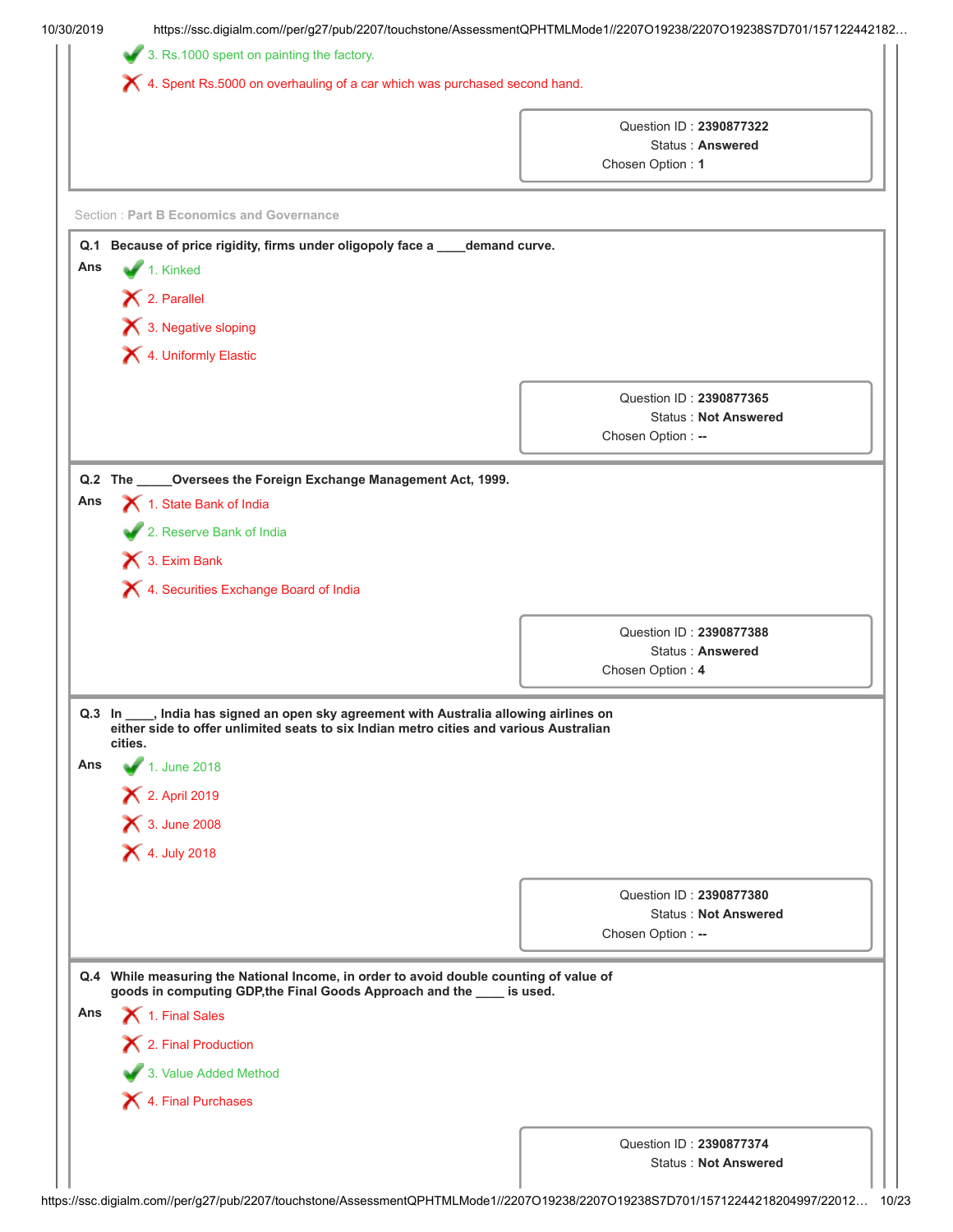|                   | Q.5 Article ____ of the Constitutional Provisions of Comptroller & Auditor General of India                                                                                              |                                             |
|-------------------|------------------------------------------------------------------------------------------------------------------------------------------------------------------------------------------|---------------------------------------------|
| Ans               | relates to Audit Reports.<br>1.151                                                                                                                                                       |                                             |
|                   |                                                                                                                                                                                          |                                             |
|                   | $X$ 2.149                                                                                                                                                                                |                                             |
|                   | $X$ 3.148                                                                                                                                                                                |                                             |
|                   | $X$ 4.150                                                                                                                                                                                |                                             |
|                   |                                                                                                                                                                                          | Question ID: 2390877337                     |
|                   |                                                                                                                                                                                          | <b>Status: Not Answered</b>                 |
|                   |                                                                                                                                                                                          | Chosen Option: --                           |
| Q.6               | unemployment attributable to the time required to match production activities<br>with qualified resources.                                                                               |                                             |
|                   | Ans 1. Frictional                                                                                                                                                                        |                                             |
|                   | 2. Voluntary                                                                                                                                                                             |                                             |
|                   | 3. Seasonal                                                                                                                                                                              |                                             |
|                   | 4. Disguised                                                                                                                                                                             |                                             |
|                   | Note: For this question, discrepancy is found in question/answer. Full Marks is being<br>awarded to all candidates.                                                                      |                                             |
|                   |                                                                                                                                                                                          | Question ID: 2390877376                     |
|                   |                                                                                                                                                                                          | <b>Status: Not Answered</b>                 |
|                   |                                                                                                                                                                                          | Chosen Option: --                           |
|                   | is a kind of unemployment in which there are people who are visibly<br>$\overline{\phantom{0}}$                                                                                          |                                             |
|                   | employed but are actually unemployed or not utilizing their proper skills to its<br>maximum level.<br>1. Seasonal Unemployment<br>2. Disguised Unemployment<br>3. Voluntary Unemployment |                                             |
|                   | 1. Structural Unemployment                                                                                                                                                               |                                             |
|                   |                                                                                                                                                                                          | Question ID: 2390877378                     |
|                   |                                                                                                                                                                                          | <b>Status: Answered</b>                     |
|                   |                                                                                                                                                                                          | Chosen Option: 2                            |
|                   | Q.8 The Central public sector enterprises (CPSEs) viz. Indian Oil Corporation and Steel                                                                                                  |                                             |
|                   | Authority of India Ltd. have the status of ____.                                                                                                                                         |                                             |
|                   | $\blacktriangle$ 1. Navratnas                                                                                                                                                            |                                             |
|                   | 2. Maharatnas                                                                                                                                                                            |                                             |
|                   | $\blacktriangleright$ 3. Miniratnas                                                                                                                                                      |                                             |
|                   | X 4. Ratnas                                                                                                                                                                              |                                             |
| Q.7<br>Ans<br>Ans |                                                                                                                                                                                          |                                             |
|                   |                                                                                                                                                                                          | Question ID: 2390877382<br>Status: Answered |
|                   |                                                                                                                                                                                          | Chosen Option: 1                            |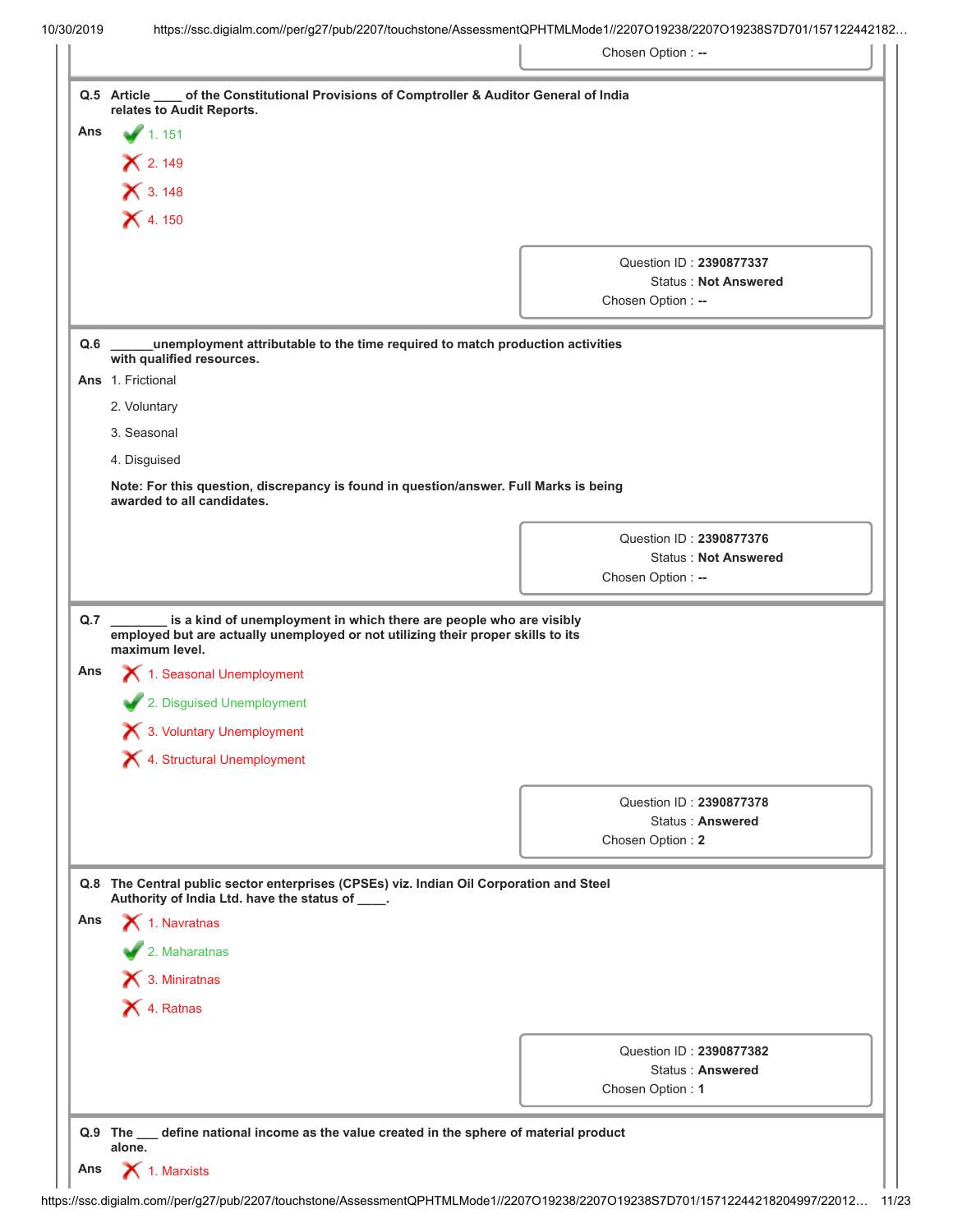|     | https://ssc.digialm.com//per/g27/pub/2207/touchstone/AssessmentQPHTMLMode1//2207O19238/2207O19238S7D701/157122442182 |                                                        |  |
|-----|----------------------------------------------------------------------------------------------------------------------|--------------------------------------------------------|--|
|     | 2. Capitalists                                                                                                       |                                                        |  |
|     | $\bigtimes$ 3. Communists                                                                                            |                                                        |  |
|     | X 4. Maoists                                                                                                         |                                                        |  |
|     |                                                                                                                      | Question ID: 2390877372                                |  |
|     |                                                                                                                      | <b>Status: Answered</b>                                |  |
|     |                                                                                                                      | Chosen Option: 2                                       |  |
|     | Q.10 The Long-Run Analysis of Production is done under which one of the following law of<br>Production?              |                                                        |  |
| Ans | 1. Law of Averages                                                                                                   |                                                        |  |
|     | X 2. Law of Segregation                                                                                              |                                                        |  |
|     | 3. Law of Returns to Scale                                                                                           |                                                        |  |
|     | 4. Law of demand                                                                                                     |                                                        |  |
|     |                                                                                                                      | Question ID: 2390877361                                |  |
|     |                                                                                                                      | Status: Answered                                       |  |
|     |                                                                                                                      | Chosen Option: 1                                       |  |
|     | Q.11 The laws of ____ describe the technically possible ways of increasing the level of<br>output.                   |                                                        |  |
| Ans | 1. Production                                                                                                        |                                                        |  |
|     | $\bigtimes$ 2. Return to scale                                                                                       |                                                        |  |
|     | $\bigtimes$ 3. Demand                                                                                                |                                                        |  |
|     | X 4. Supply                                                                                                          |                                                        |  |
|     |                                                                                                                      |                                                        |  |
|     |                                                                                                                      | Question ID: 2390877360                                |  |
|     |                                                                                                                      | <b>Status: Answered</b><br>Chosen Option: 3            |  |
|     |                                                                                                                      |                                                        |  |
|     | Q.12 The ____ is vested with the responsibility of conducting monetary policy of India.                              |                                                        |  |
|     |                                                                                                                      |                                                        |  |
|     | 1. Industrial Development Bank of India (IDBI)                                                                       |                                                        |  |
| Ans | X 2. Securities Exchange Board of India(SEBI)                                                                        |                                                        |  |
|     | 3. Reserve Bank of India (RBI)                                                                                       |                                                        |  |
|     | X 4. State Bank of India (SBI)                                                                                       |                                                        |  |
|     |                                                                                                                      | Question ID: 2390877386                                |  |
|     |                                                                                                                      | <b>Status: Answered</b>                                |  |
|     |                                                                                                                      | Chosen Option: 3                                       |  |
|     | Q.13 The demand curve normally has a ___ slope.                                                                      |                                                        |  |
| Ans | 1. Positive                                                                                                          |                                                        |  |
|     | X 2. Undefined                                                                                                       |                                                        |  |
|     | 3. Negative                                                                                                          |                                                        |  |
|     | $\bigtimes$ 4. Zero                                                                                                  |                                                        |  |
|     |                                                                                                                      |                                                        |  |
|     |                                                                                                                      | Question ID: 2390877349<br><b>Status: Not Answered</b> |  |

https://ssc.digialm.com//per/g27/pub/2207/touchstone/AssessmentQPHTMLMode1//2207O19238/2207O19238S7D701/15712244218204997/22012… 12/23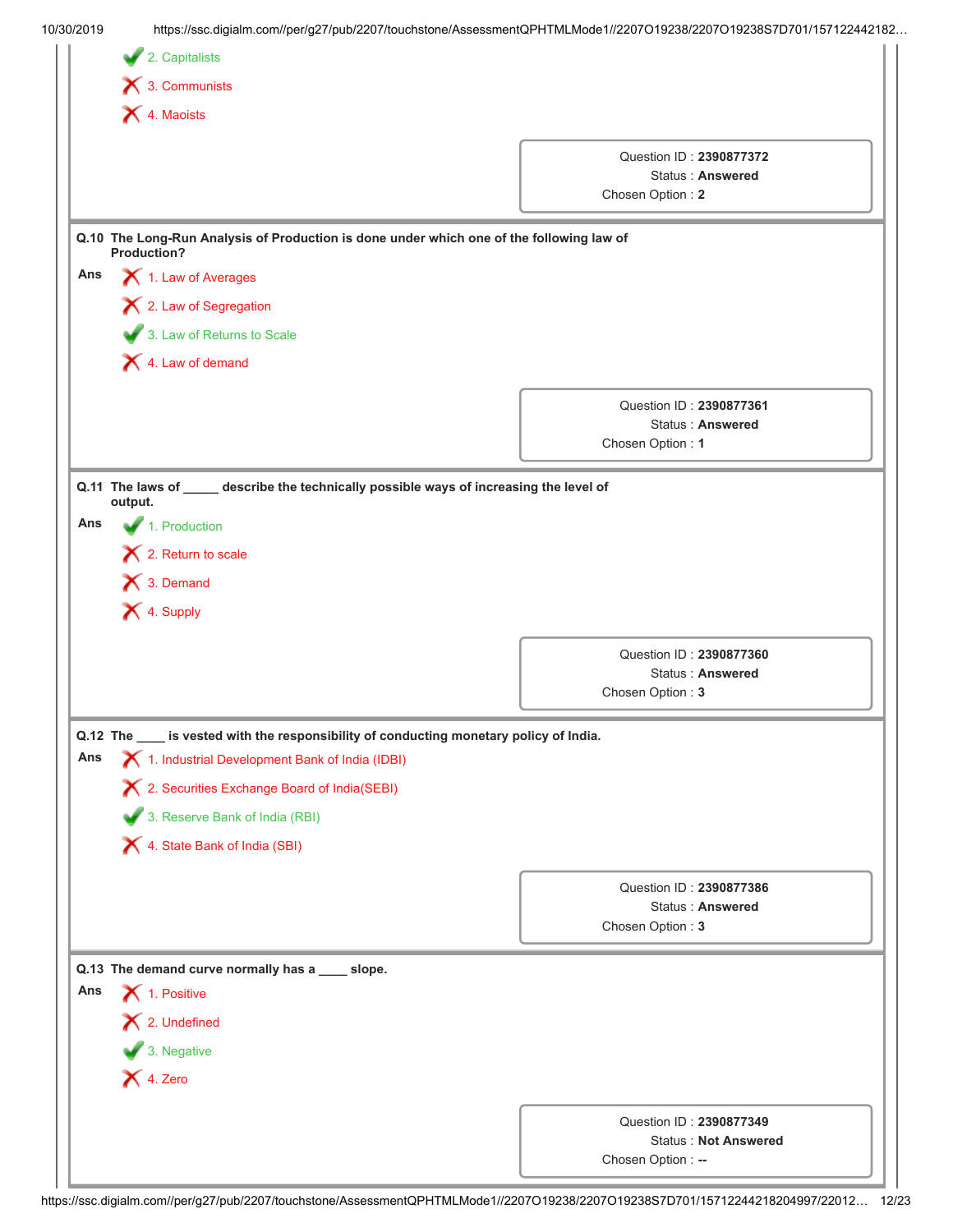| Ans                | 4 1. Gross Domestic Product                                                                                                                                                                      |                                                    |  |  |  |
|--------------------|--------------------------------------------------------------------------------------------------------------------------------------------------------------------------------------------------|----------------------------------------------------|--|--|--|
|                    | X 2. Gross National Purchases                                                                                                                                                                    |                                                    |  |  |  |
|                    | 3. Gross National Happiness                                                                                                                                                                      |                                                    |  |  |  |
|                    | 4. Human Development Index                                                                                                                                                                       |                                                    |  |  |  |
|                    |                                                                                                                                                                                                  |                                                    |  |  |  |
|                    |                                                                                                                                                                                                  | Question ID: 2390877371                            |  |  |  |
|                    |                                                                                                                                                                                                  | <b>Status: Answered</b><br>Chosen Option: 1        |  |  |  |
|                    |                                                                                                                                                                                                  |                                                    |  |  |  |
|                    | Q.15 According to the economic survey published in July 2019 by Govt. of India, GDP is<br>expected to grow at __% in 2019-20 due to growth of investment & consumption<br><b>Service exports</b> |                                                    |  |  |  |
| Ans                | $\sqrt{1.7}$                                                                                                                                                                                     |                                                    |  |  |  |
|                    | X2.6                                                                                                                                                                                             |                                                    |  |  |  |
|                    | $\mathsf{X}$ 3.8                                                                                                                                                                                 |                                                    |  |  |  |
|                    | $\mathsf{X}$ 4.5                                                                                                                                                                                 |                                                    |  |  |  |
|                    |                                                                                                                                                                                                  |                                                    |  |  |  |
|                    |                                                                                                                                                                                                  | Question ID: 2390877368<br><b>Status: Answered</b> |  |  |  |
|                    |                                                                                                                                                                                                  | Chosen Option: 4                                   |  |  |  |
|                    |                                                                                                                                                                                                  |                                                    |  |  |  |
|                    | X 3. Output<br>4. Price                                                                                                                                                                          |                                                    |  |  |  |
|                    |                                                                                                                                                                                                  |                                                    |  |  |  |
|                    |                                                                                                                                                                                                  | Question ID: 2390877350<br>Status: Answered        |  |  |  |
|                    |                                                                                                                                                                                                  | Chosen Option: 4                                   |  |  |  |
|                    | ___ products have a zero cross elasticity.                                                                                                                                                       |                                                    |  |  |  |
|                    | $\bigtimes$ 1. Rival                                                                                                                                                                             |                                                    |  |  |  |
|                    | X 2. Substitute                                                                                                                                                                                  |                                                    |  |  |  |
|                    | X 3. Complementary                                                                                                                                                                               |                                                    |  |  |  |
|                    | 4. Unrelated                                                                                                                                                                                     |                                                    |  |  |  |
|                    |                                                                                                                                                                                                  | Question ID: 2390877353                            |  |  |  |
|                    |                                                                                                                                                                                                  | <b>Status: Not Answered</b>                        |  |  |  |
|                    |                                                                                                                                                                                                  | Chosen Option: --                                  |  |  |  |
|                    | Q.18 The Fiscal Responsibility and Budget Management (FRBM) Act, 2003 was enacted by                                                                                                             |                                                    |  |  |  |
|                    | the Parliament in ___.<br>1. April 2003                                                                                                                                                          |                                                    |  |  |  |
| Q.17<br>Ans<br>Ans | × 2. July 2003                                                                                                                                                                                   |                                                    |  |  |  |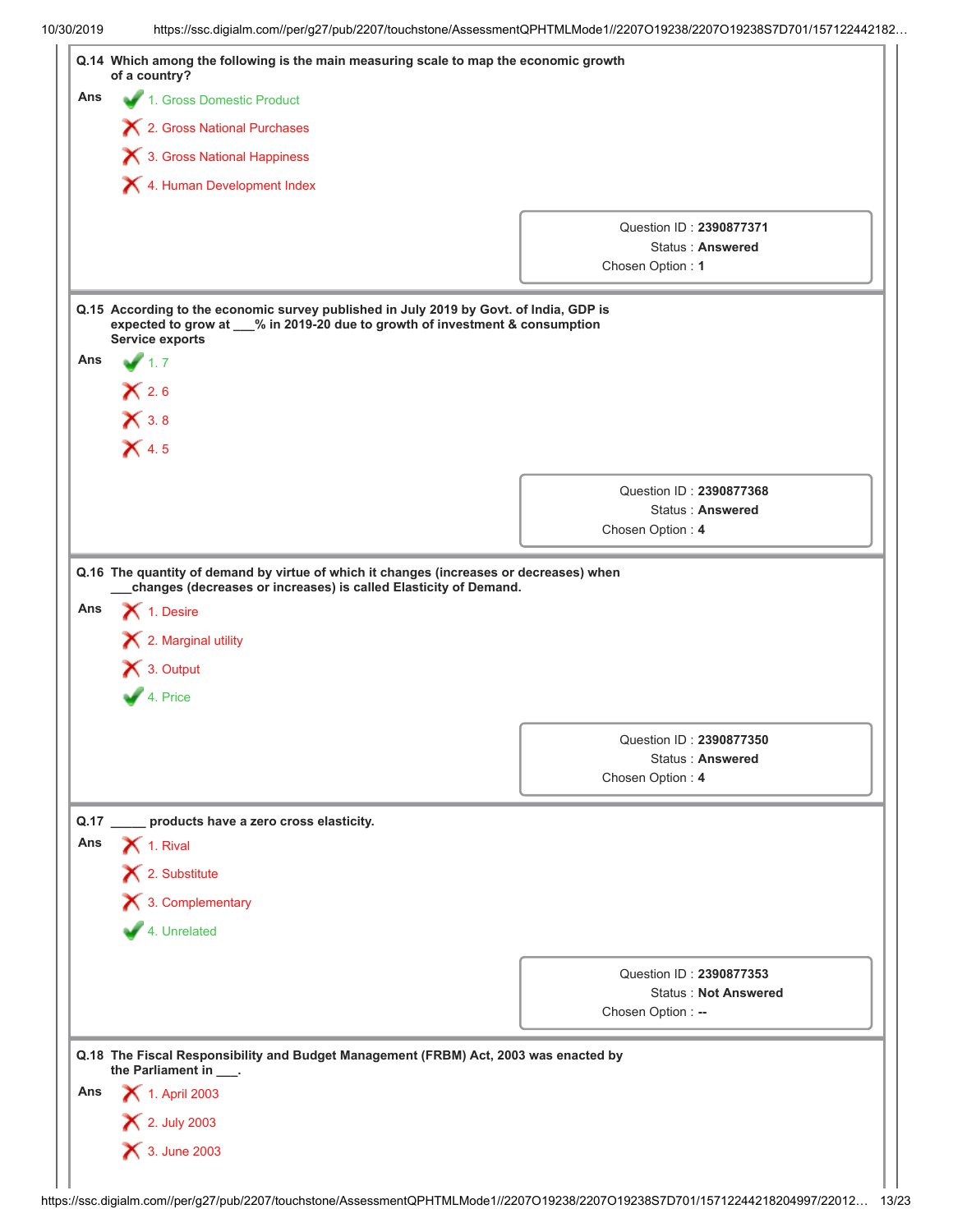|     |                                                                                                                                                          | Question ID: 2390877395                                                     |
|-----|----------------------------------------------------------------------------------------------------------------------------------------------------------|-----------------------------------------------------------------------------|
|     |                                                                                                                                                          | <b>Status: Not Answered</b>                                                 |
|     |                                                                                                                                                          | Chosen Option: --                                                           |
|     | Q.19 In 2005, a expert group was constituted by the Planning Commission to review<br>methodology for poverty estimation. It was chaired by_____.         |                                                                             |
| Ans | 1. Suresh Tendulkar                                                                                                                                      |                                                                             |
|     | 2. D.T. Lakdawala                                                                                                                                        |                                                                             |
|     | 3. V. M. Dandekar                                                                                                                                        |                                                                             |
|     | X 4. Rangarajan                                                                                                                                          |                                                                             |
|     |                                                                                                                                                          | Question ID: 2390877377<br><b>Status: Not Answered</b><br>Chosen Option: -- |
|     | Q.20 The Interim Budget 2019-20 has pegged the fiscal deficit for the year 2019-20 at __%                                                                |                                                                             |
| Ans | of GDP.                                                                                                                                                  |                                                                             |
|     | $X$ 1.1.6                                                                                                                                                |                                                                             |
|     | 2.3.4                                                                                                                                                    |                                                                             |
|     | $X$ 3.4.1                                                                                                                                                |                                                                             |
|     | $X$ 4.2.3                                                                                                                                                |                                                                             |
|     |                                                                                                                                                          | Question ID: 2390877387                                                     |
|     |                                                                                                                                                          | <b>Status: Not Answered</b>                                                 |
|     |                                                                                                                                                          | Chosen Option: --                                                           |
|     | Q.21 The government of India has targated revenue deficit for the financial year 2019-20 to<br>be __ % of GDP.                                           |                                                                             |
|     | <b>Ans</b> 1.2.5                                                                                                                                         |                                                                             |
|     | 2.3.3                                                                                                                                                    |                                                                             |
|     | 3.3.2                                                                                                                                                    |                                                                             |
|     | 4.2.3                                                                                                                                                    |                                                                             |
|     | Note: For this question, discrepancy is found in question/answer. Full Marks is being<br>awarded to all candidates.                                      |                                                                             |
|     |                                                                                                                                                          | Question ID: 2390877392                                                     |
|     |                                                                                                                                                          | <b>Status: Not Answered</b>                                                 |
|     |                                                                                                                                                          | Chosen Option: --                                                           |
|     | Q.22 The law of __ states that, other things remaining the same, the quantity supplied of a<br>commodity is directly or positively related to its price. |                                                                             |
| Ans | 1. Diminishing utility                                                                                                                                   |                                                                             |
|     | 2. Supply                                                                                                                                                |                                                                             |
|     | X 3. Demand                                                                                                                                              |                                                                             |
|     |                                                                                                                                                          |                                                                             |
|     | X 4. Diminishing returns                                                                                                                                 |                                                                             |
|     |                                                                                                                                                          | Question ID: 2390877356                                                     |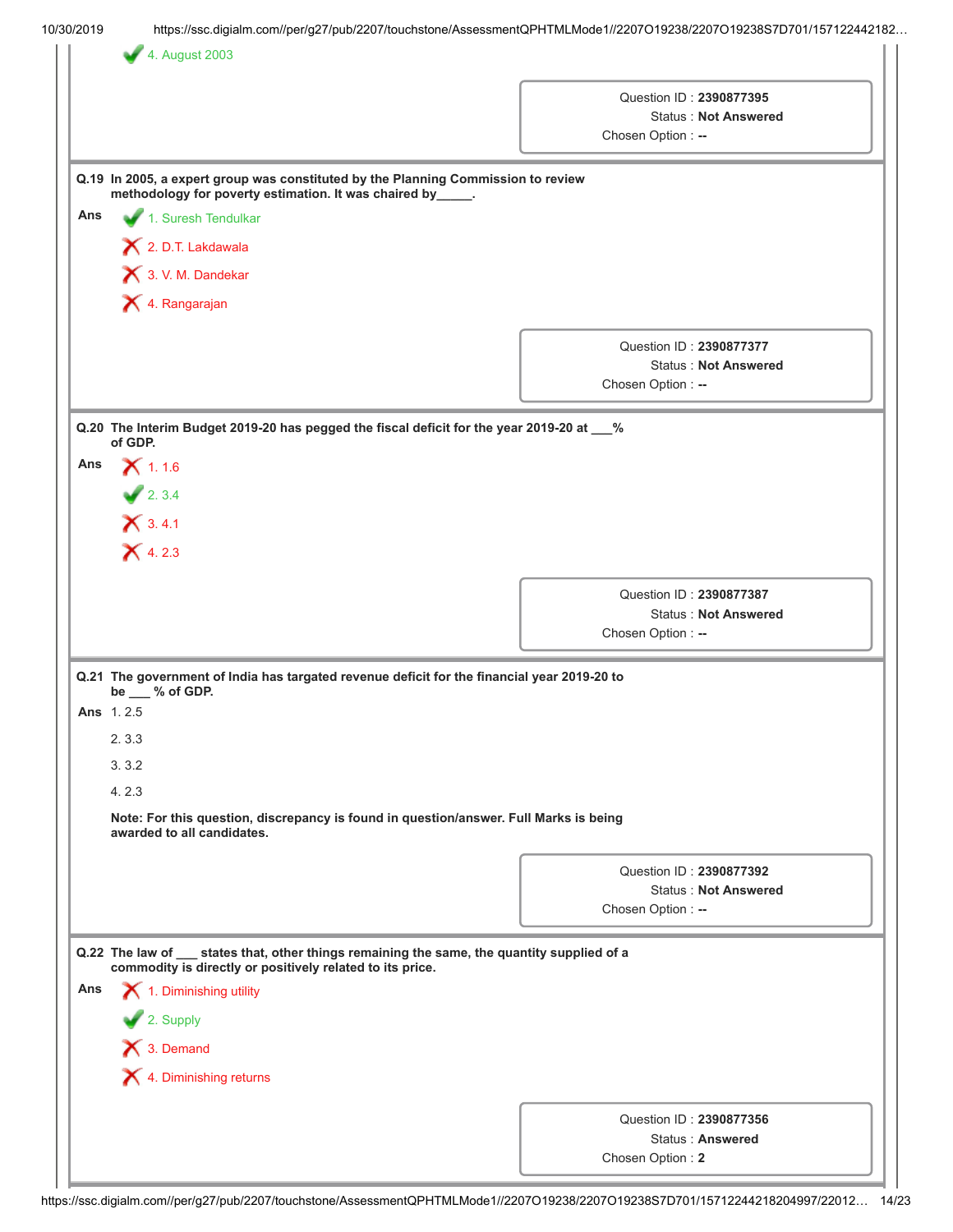| 10/30/2019  | https://ssc.digialm.com//per/g27/pub/2207/touchstone/AssessmentQPHTMLMode1//2207O19238/2207O19238S7D701/157122442182 |                                                                                |                                                                                                                                                                                    |  |                                                  |  |
|-------------|----------------------------------------------------------------------------------------------------------------------|--------------------------------------------------------------------------------|------------------------------------------------------------------------------------------------------------------------------------------------------------------------------------|--|--------------------------------------------------|--|
|             | purchases.                                                                                                           |                                                                                | Q.23 According to ___ method of measuring national income, the national income consists<br>of measuring the output of all producers and to deduct from this total the intermediate |  |                                                  |  |
| Ans         | $\blacktriangleright$ 1. Income                                                                                      |                                                                                |                                                                                                                                                                                    |  |                                                  |  |
|             | $\blacktriangleright$ 2. Expenditure                                                                                 |                                                                                |                                                                                                                                                                                    |  |                                                  |  |
|             | $\bullet$ 3. Product                                                                                                 |                                                                                |                                                                                                                                                                                    |  |                                                  |  |
|             | X 4. Marginal cost                                                                                                   |                                                                                |                                                                                                                                                                                    |  |                                                  |  |
|             |                                                                                                                      |                                                                                |                                                                                                                                                                                    |  |                                                  |  |
|             |                                                                                                                      |                                                                                |                                                                                                                                                                                    |  | Question ID: 2390877373                          |  |
|             |                                                                                                                      |                                                                                |                                                                                                                                                                                    |  | <b>Status: Not Answered</b><br>Chosen Option: -- |  |
|             |                                                                                                                      |                                                                                |                                                                                                                                                                                    |  |                                                  |  |
|             |                                                                                                                      |                                                                                | Q.24 __ has defined Economics as the science of wealth.                                                                                                                            |  |                                                  |  |
| Ans         | $\blacktriangleright$ 1. Adam smith                                                                                  |                                                                                |                                                                                                                                                                                    |  |                                                  |  |
|             | 2. Alfred Marshall                                                                                                   |                                                                                |                                                                                                                                                                                    |  |                                                  |  |
|             | 3. Lionel Robbins                                                                                                    |                                                                                |                                                                                                                                                                                    |  |                                                  |  |
|             | X 4. Paul Samuelson                                                                                                  |                                                                                |                                                                                                                                                                                    |  |                                                  |  |
|             |                                                                                                                      |                                                                                |                                                                                                                                                                                    |  | Question ID: 2390877341                          |  |
|             |                                                                                                                      |                                                                                |                                                                                                                                                                                    |  | <b>Status: Answered</b>                          |  |
|             |                                                                                                                      |                                                                                |                                                                                                                                                                                    |  | Chosen Option: 1                                 |  |
| Ans         | <b>National Product.</b>                                                                                             | 1. GDP - Trade Balances abroad                                                 | Q.25 Find out the best possible option which describes the formula to obtain Gross<br>2. GDP + Trade Balances Abroad + Interest of External Loans + Private Remittances            |  |                                                  |  |
|             |                                                                                                                      | Remittances)- Abroad individual Consumptions<br>4. GDP + Trade balances Abroad | $\blacktriangleright$ 3. (GDP + Trade Balances Abroad + Interest of External Loans + Private                                                                                       |  |                                                  |  |
|             |                                                                                                                      |                                                                                |                                                                                                                                                                                    |  |                                                  |  |
|             |                                                                                                                      |                                                                                |                                                                                                                                                                                    |  | Question ID: 2390877370<br>Status: Answered      |  |
|             |                                                                                                                      |                                                                                |                                                                                                                                                                                    |  | Chosen Option: 2                                 |  |
|             |                                                                                                                      |                                                                                |                                                                                                                                                                                    |  |                                                  |  |
| Q.26<br>Ans |                                                                                                                      |                                                                                | have an income elasticity of demand of between 0 and +1.                                                                                                                           |  |                                                  |  |
|             | 1. Normal goods                                                                                                      |                                                                                |                                                                                                                                                                                    |  |                                                  |  |
|             | 12. Giffen goods                                                                                                     |                                                                                |                                                                                                                                                                                    |  |                                                  |  |
|             | 1 3. Inferior goods                                                                                                  |                                                                                |                                                                                                                                                                                    |  |                                                  |  |
|             | X 4. Luxury goods                                                                                                    |                                                                                |                                                                                                                                                                                    |  |                                                  |  |
|             |                                                                                                                      |                                                                                |                                                                                                                                                                                    |  | Question ID: 2390877352                          |  |
|             |                                                                                                                      |                                                                                |                                                                                                                                                                                    |  | <b>Status: Not Answered</b>                      |  |
|             |                                                                                                                      |                                                                                |                                                                                                                                                                                    |  | Chosen Option: --                                |  |
|             |                                                                                                                      | Q.27 Indifference curve theory states that:                                    |                                                                                                                                                                                    |  |                                                  |  |
| Ans         |                                                                                                                      |                                                                                | 1. Purchasing power is the real determinant of buying                                                                                                                              |  |                                                  |  |
|             |                                                                                                                      |                                                                                | X 2. Consumer spending pattern changes with the change in his income                                                                                                               |  |                                                  |  |
|             |                                                                                                                      |                                                                                | 3. Consumers form preferences for some combination of products over others                                                                                                         |  |                                                  |  |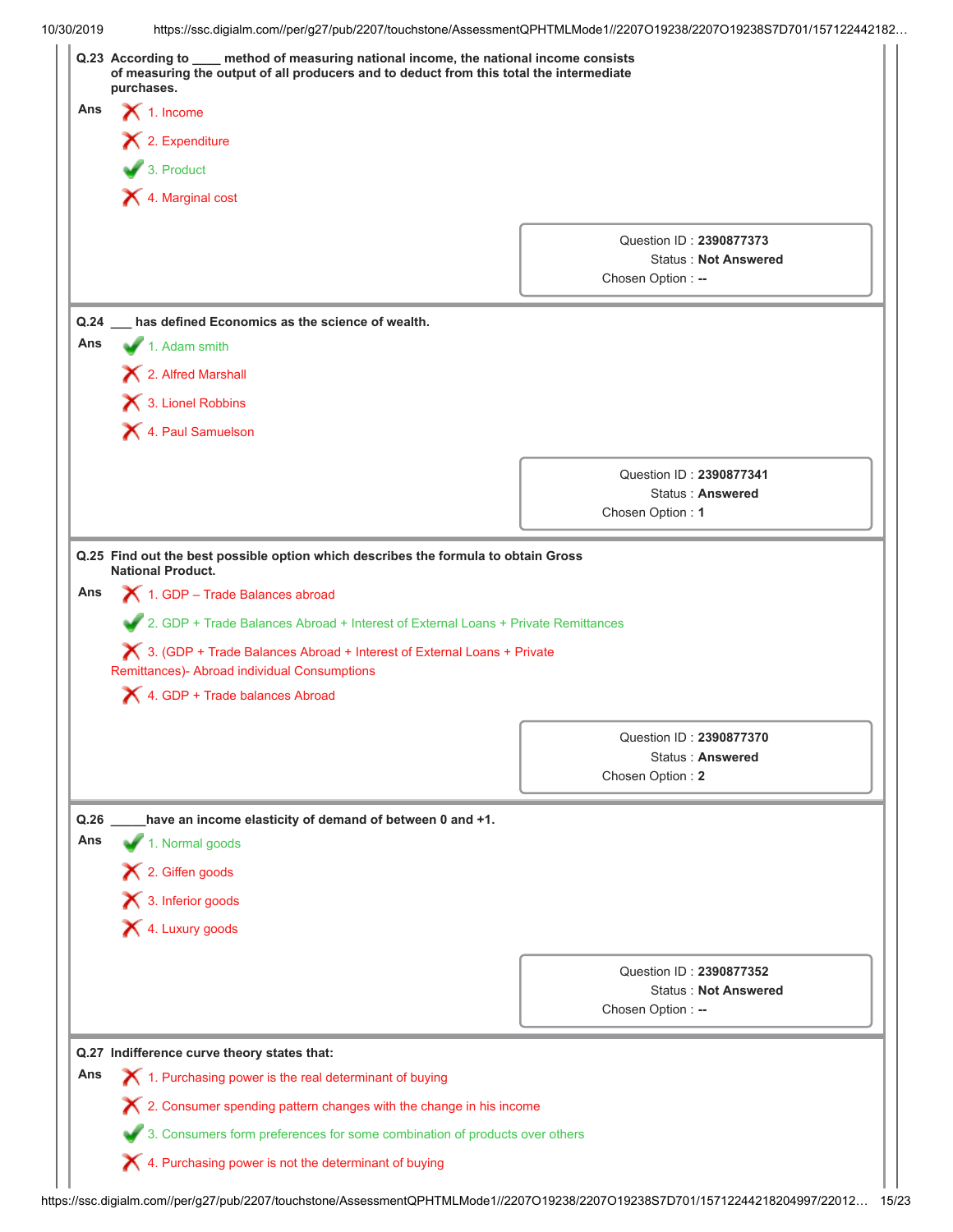|             |                                                                                                                                                                                                                                              | Question ID: 2390877354<br><b>Status: Not Answered</b><br>Chosen Option: -- |
|-------------|----------------------------------------------------------------------------------------------------------------------------------------------------------------------------------------------------------------------------------------------|-----------------------------------------------------------------------------|
|             | Q.28 For the first time in the history of Indian planning there was an attempt to move<br>beyond empowerment and recognize women as agents of sustained socio-economic<br>growth and change, in the ____ Five Year Plan.                     |                                                                             |
| Ans         | $\blacktriangleright$ 1. Seventh                                                                                                                                                                                                             |                                                                             |
|             | 2. Eleventh                                                                                                                                                                                                                                  |                                                                             |
|             | $\mathsf{X}$ 3. Tenth                                                                                                                                                                                                                        |                                                                             |
|             | $X$ 4. Fifth                                                                                                                                                                                                                                 |                                                                             |
|             |                                                                                                                                                                                                                                              |                                                                             |
|             |                                                                                                                                                                                                                                              | Question ID: 2390877383<br>Status: Answered                                 |
|             |                                                                                                                                                                                                                                              | Chosen Option: 2                                                            |
|             |                                                                                                                                                                                                                                              |                                                                             |
|             | Q.29 Which one of the following is a function of Finance Commission of India?                                                                                                                                                                |                                                                             |
| Ans         | $\boldsymbol{\times}$ 1. Investigating complaints on any finance related issue.                                                                                                                                                              |                                                                             |
|             | $\chi$ 2. Monitor and investigate adherence to applicable procedures in the public service                                                                                                                                                   |                                                                             |
|             | X 3. Overseeing workforce and personnel matters in the State services                                                                                                                                                                        |                                                                             |
|             | 4. Division/Distribution of the net tax proceeds between the Centre and the states, and                                                                                                                                                      |                                                                             |
|             | the allocation of the same between states.                                                                                                                                                                                                   |                                                                             |
|             |                                                                                                                                                                                                                                              | Question ID: 2390877340                                                     |
|             |                                                                                                                                                                                                                                              | Status: Answered                                                            |
|             |                                                                                                                                                                                                                                              | Chosen Option: 4                                                            |
| Q.30<br>Ans | refers to the willingness and ability of consumers to purchase a given quantity<br>of a good or service at a given point in time or over a period in time.<br>1. Demand                                                                      |                                                                             |
|             | $\blacktriangleright$ 2. Estimation                                                                                                                                                                                                          |                                                                             |
|             | $\bigtimes$ 3. Desire                                                                                                                                                                                                                        |                                                                             |
|             |                                                                                                                                                                                                                                              |                                                                             |
|             |                                                                                                                                                                                                                                              |                                                                             |
|             | X 4. Consumption                                                                                                                                                                                                                             |                                                                             |
|             |                                                                                                                                                                                                                                              | Question ID: 2390877347                                                     |
|             |                                                                                                                                                                                                                                              | Status: Answered                                                            |
|             |                                                                                                                                                                                                                                              |                                                                             |
| Ans         | Q.31 The problem of choice arises on account of the pressure of three interrelated facts,<br>viz, human wants are unlimited, means required to satisfy these wants are limited and<br>1. Means are capable of being put to alternative uses. | Chosen Option: 1                                                            |
|             | X 2. Means are incapable of being put to alternative uses.                                                                                                                                                                                   |                                                                             |
|             | $\boldsymbol{\times}$ 3. All means are perishable.                                                                                                                                                                                           |                                                                             |
|             | 4. All means are freely available.                                                                                                                                                                                                           |                                                                             |
|             |                                                                                                                                                                                                                                              |                                                                             |
|             |                                                                                                                                                                                                                                              | Question ID: 2390877343<br>Status: Answered                                 |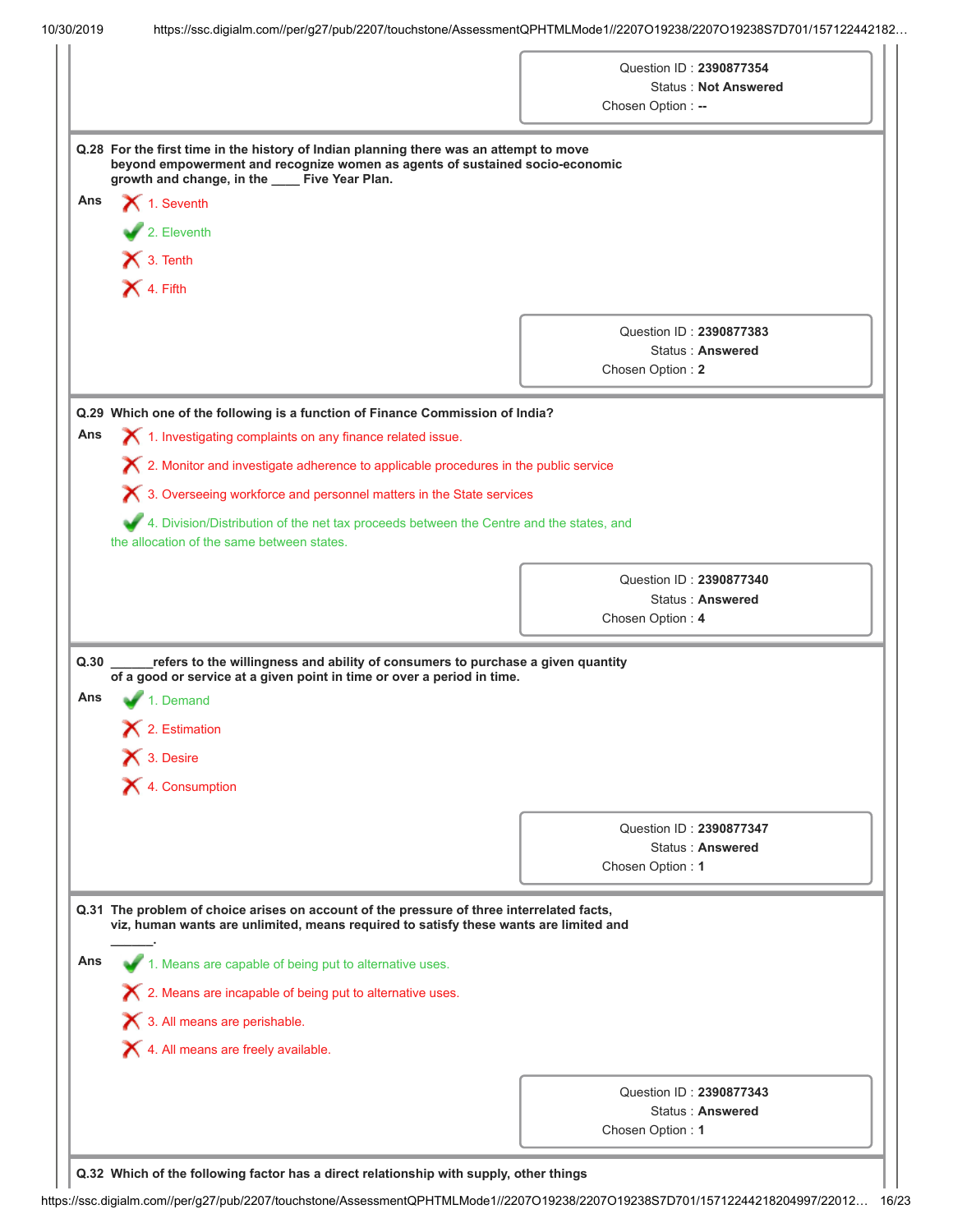|     |                                                                                              | https://ssc.digialm.com//per/g27/pub/2207/touchstone/AssessmentQPHTMLMode1//2207O19238/2207O19238S7D701/157122442182 |  |  |  |  |
|-----|----------------------------------------------------------------------------------------------|----------------------------------------------------------------------------------------------------------------------|--|--|--|--|
|     | remaining constant?                                                                          |                                                                                                                      |  |  |  |  |
| Ans | 1. Material abundance                                                                        |                                                                                                                      |  |  |  |  |
|     | 12. Material Quality                                                                         |                                                                                                                      |  |  |  |  |
|     | $\blacktriangleright$ 3. Substitute material                                                 |                                                                                                                      |  |  |  |  |
|     | 4. Material price                                                                            |                                                                                                                      |  |  |  |  |
|     |                                                                                              |                                                                                                                      |  |  |  |  |
|     |                                                                                              | Question ID: 2390877357<br>Status: Answered                                                                          |  |  |  |  |
|     |                                                                                              | Chosen Option: 4                                                                                                     |  |  |  |  |
|     |                                                                                              |                                                                                                                      |  |  |  |  |
|     | Q.33 Macro economics is not a study of ____                                                  |                                                                                                                      |  |  |  |  |
| Ans | $\blacktriangleright$ 1. unemployment                                                        |                                                                                                                      |  |  |  |  |
|     | $\bigtimes$ 2. inflation                                                                     |                                                                                                                      |  |  |  |  |
|     | 3. consumer surplus                                                                          |                                                                                                                      |  |  |  |  |
|     | 4. national income                                                                           |                                                                                                                      |  |  |  |  |
|     |                                                                                              | Question ID: 2390877342                                                                                              |  |  |  |  |
|     |                                                                                              | Status: Answered                                                                                                     |  |  |  |  |
|     |                                                                                              | Chosen Option: 1                                                                                                     |  |  |  |  |
|     | 3. ROC India Portal<br><b>X</b> 4. MCA 11                                                    |                                                                                                                      |  |  |  |  |
|     |                                                                                              | Question ID: 2390877396                                                                                              |  |  |  |  |
|     |                                                                                              | Status: Answered                                                                                                     |  |  |  |  |
|     |                                                                                              | Chosen Option: 4                                                                                                     |  |  |  |  |
|     | Q.35 The curve of production possibility is concave in nature because of _____.              |                                                                                                                      |  |  |  |  |
| Ans |                                                                                              |                                                                                                                      |  |  |  |  |
|     |                                                                                              |                                                                                                                      |  |  |  |  |
|     | 1. Positive opportunity costs                                                                |                                                                                                                      |  |  |  |  |
|     | 2. Average rate of transformation                                                            |                                                                                                                      |  |  |  |  |
|     | 3. Negative opportunity cost                                                                 |                                                                                                                      |  |  |  |  |
|     | 4. Marginal rate of transformation                                                           |                                                                                                                      |  |  |  |  |
|     |                                                                                              | Question ID: 2390877346                                                                                              |  |  |  |  |
|     |                                                                                              | Status: Answered                                                                                                     |  |  |  |  |
|     |                                                                                              | Chosen Option: 2                                                                                                     |  |  |  |  |
|     | Q.36 Under ______ the cross elasticity of demand between the product of the firm and that of |                                                                                                                      |  |  |  |  |
|     | other commodity in the market is zero.                                                       |                                                                                                                      |  |  |  |  |
| Ans | 1. Monopoly                                                                                  |                                                                                                                      |  |  |  |  |
|     | X 2. Duopoly                                                                                 |                                                                                                                      |  |  |  |  |
|     | X 3. Oligopoly                                                                               |                                                                                                                      |  |  |  |  |
|     | 4. Perfect Competition                                                                       |                                                                                                                      |  |  |  |  |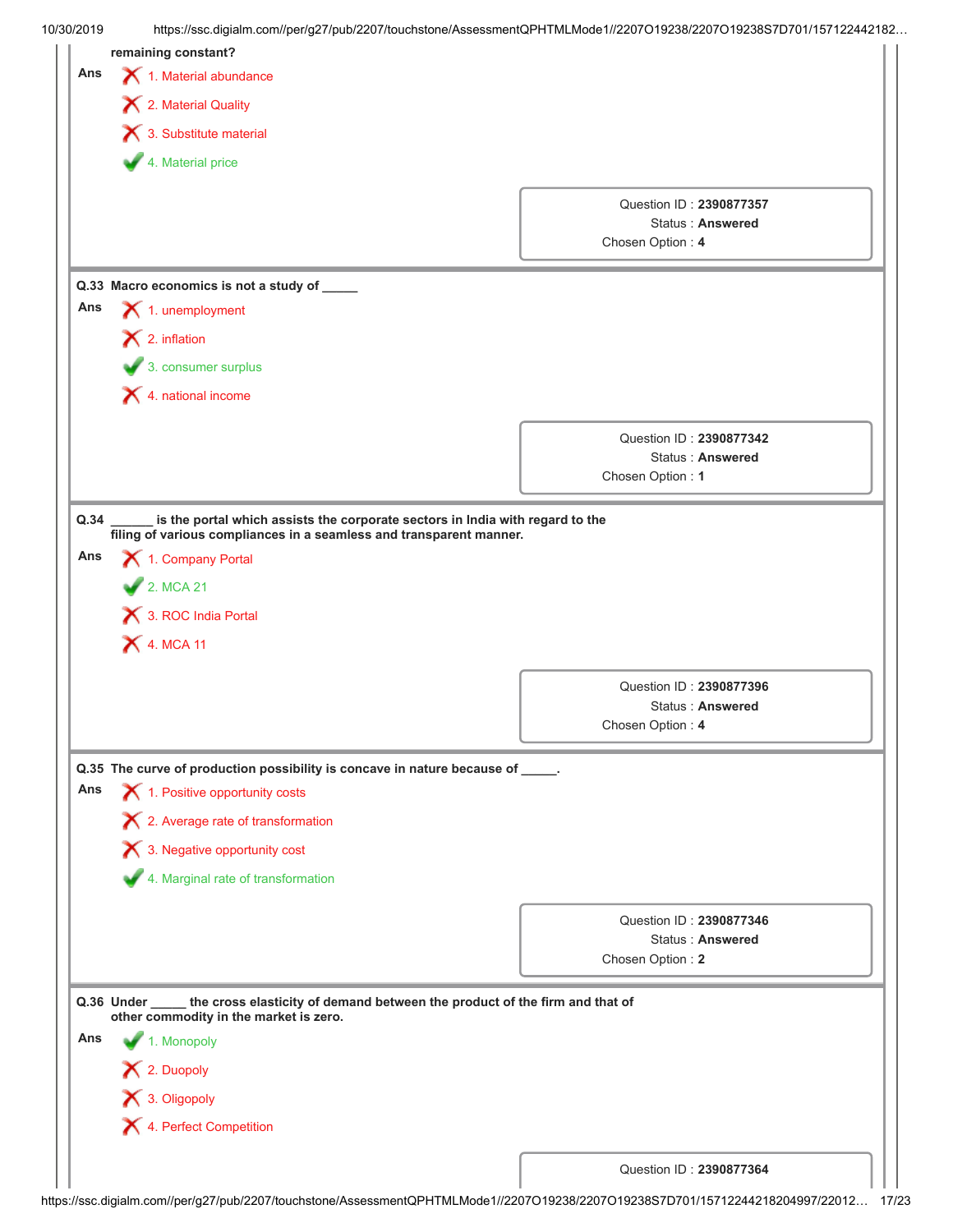|             |                                                                                                                                      | <b>Status: Answered</b>                     |
|-------------|--------------------------------------------------------------------------------------------------------------------------------------|---------------------------------------------|
|             |                                                                                                                                      | Chosen Option: 2                            |
|             | Q.37 If the proportionate increase in the output is less than proportionate increase in the<br>inputs it is said to be _____returns. |                                             |
| Ans         | 1. Diminishing                                                                                                                       |                                             |
|             | X 2. Constant                                                                                                                        |                                             |
|             | $\bigtimes$ 3. Variable                                                                                                              |                                             |
|             | $\blacktriangleright$ 4. Increasing                                                                                                  |                                             |
|             |                                                                                                                                      |                                             |
|             |                                                                                                                                      | Question ID: 2390877362                     |
|             |                                                                                                                                      | <b>Status: Answered</b><br>Chosen Option: 3 |
|             |                                                                                                                                      |                                             |
|             | Q.38 According to ____ theory, a consumer will continue to buy such products that will                                               |                                             |
|             | deliver him the most utility or maximum satisfaction at relative prices.                                                             |                                             |
| Ans         | 1. Marginal Utility                                                                                                                  |                                             |
|             | $\mathsf{\times}$ 2. Income and savings                                                                                              |                                             |
|             | $\blacktriangleright$ 3. Indifference                                                                                                |                                             |
|             | X 4. Rising income                                                                                                                   |                                             |
|             |                                                                                                                                      |                                             |
|             |                                                                                                                                      | Question ID: 2390877355                     |
|             |                                                                                                                                      | <b>Status: Answered</b><br>Chosen Option: 1 |
|             |                                                                                                                                      |                                             |
| Q.39<br>Ans | was the first payments bank to start its commercial operation in November 2016<br>on a pilot basis.<br>1. Airtel Payments Bank       |                                             |
|             | 2. Paytm Payments Bank                                                                                                               |                                             |
|             | 3. Fino Payments Bank                                                                                                                |                                             |
|             | 4. India Post Payments Bank                                                                                                          |                                             |
|             |                                                                                                                                      | Question ID: 2390877391                     |
|             |                                                                                                                                      | <b>Status: Answered</b>                     |
|             |                                                                                                                                      | Chosen Option: 1                            |
|             | Q.40 In Monopoly Market equilibrium, the trader gets<br>factors happen to be variable).                                              | in the long run (where all                  |
| Ans         | 1. Marginal Profits                                                                                                                  |                                             |
|             | 12. Normal Profits                                                                                                                   |                                             |
|             |                                                                                                                                      |                                             |
|             | 3. Average Profits                                                                                                                   |                                             |
|             | 4. Super Normal Profit                                                                                                               |                                             |
|             |                                                                                                                                      | Question ID: 2390877366                     |
|             |                                                                                                                                      | <b>Status: Not Answered</b>                 |
|             |                                                                                                                                      | Chosen Option: --                           |
|             |                                                                                                                                      |                                             |
|             |                                                                                                                                      |                                             |
|             | Q.41 Which one of the following is an element of capital account in the Balance of                                                   |                                             |
| Ans         | Payments?<br>1. Foreign direct investments                                                                                           |                                             |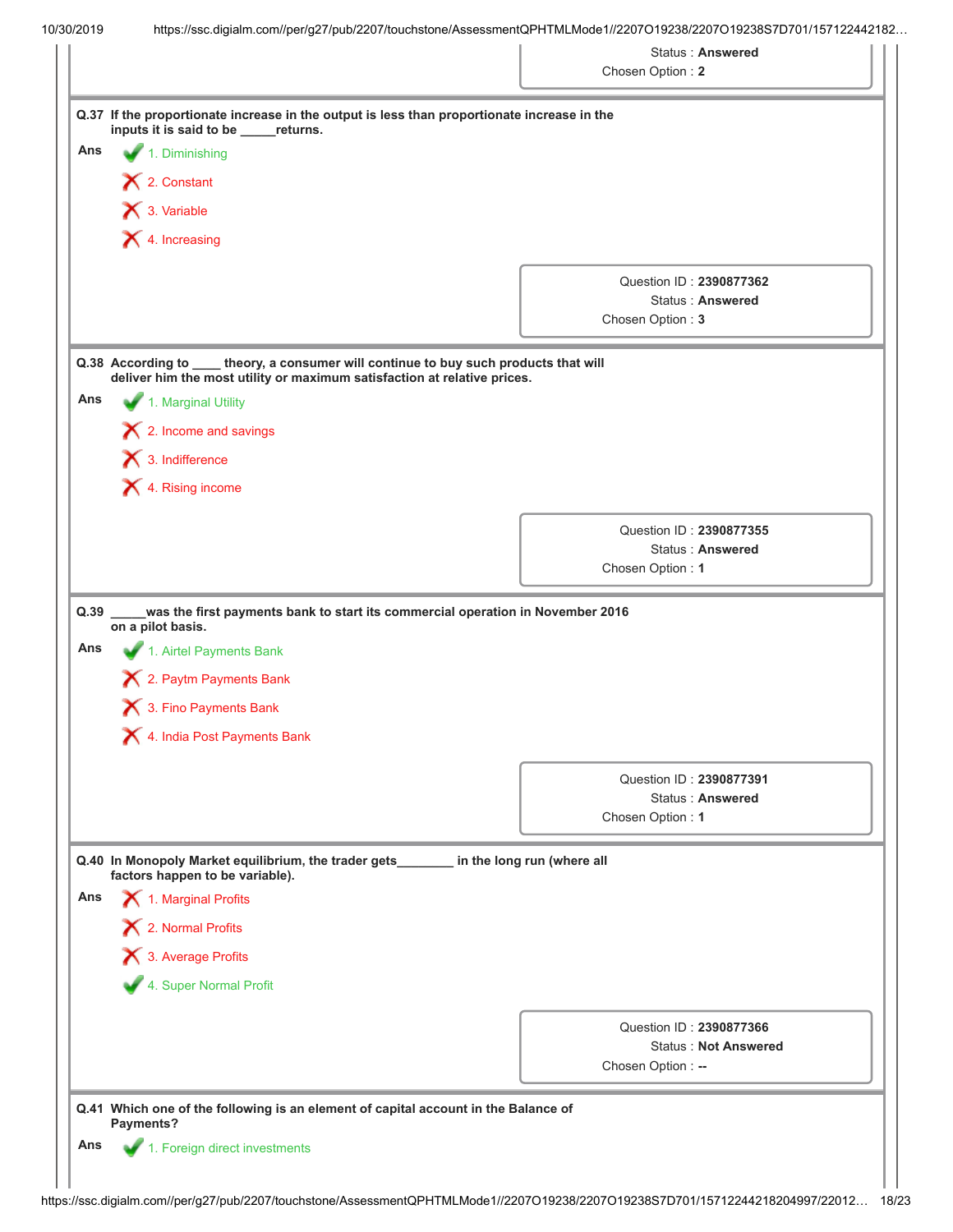|          |                                                                                                                                                                                                                                     | https://ssc.digialm.com//per/g27/pub/2207/touchstone/AssessmentQPHTMLMode1//2207O19238/2207O19238S7D701/157122442182 |
|----------|-------------------------------------------------------------------------------------------------------------------------------------------------------------------------------------------------------------------------------------|----------------------------------------------------------------------------------------------------------------------|
|          | 2. Royalties from patents                                                                                                                                                                                                           |                                                                                                                      |
|          | 3. Income from foreign tourists                                                                                                                                                                                                     |                                                                                                                      |
|          | 4. Export income                                                                                                                                                                                                                    |                                                                                                                      |
|          |                                                                                                                                                                                                                                     | Question ID: 2390877394                                                                                              |
|          |                                                                                                                                                                                                                                     | <b>Status: Not Answered</b>                                                                                          |
|          |                                                                                                                                                                                                                                     | Chosen Option: --                                                                                                    |
| Q.42 The | is a hypothetical representation of the amount of two different goods that<br>can be obtained by shifting resources from the production of one, to the production of<br>the other.                                                  |                                                                                                                      |
| Ans      | 1. Gestation period                                                                                                                                                                                                                 |                                                                                                                      |
|          | 2. Production possibility curve                                                                                                                                                                                                     |                                                                                                                      |
|          | 3. Product life cycle                                                                                                                                                                                                               |                                                                                                                      |
|          | X 4. Consumption possibility curve                                                                                                                                                                                                  |                                                                                                                      |
|          |                                                                                                                                                                                                                                     |                                                                                                                      |
|          |                                                                                                                                                                                                                                     | Question ID: 2390877345<br><b>Status: Answered</b>                                                                   |
|          |                                                                                                                                                                                                                                     | Chosen Option: 4                                                                                                     |
|          |                                                                                                                                                                                                                                     |                                                                                                                      |
|          | when a given percentage change in price leads to a larger<br>Q.43 Supply is said to be _____<br>change in quantity supplied.                                                                                                        |                                                                                                                      |
| Ans      | 1. Unit elastic                                                                                                                                                                                                                     |                                                                                                                      |
|          | 2. Elastic                                                                                                                                                                                                                          |                                                                                                                      |
|          | $\blacktriangleright$ 3. Inelastic                                                                                                                                                                                                  |                                                                                                                      |
|          | X 4. Perfectly Elastic                                                                                                                                                                                                              |                                                                                                                      |
|          |                                                                                                                                                                                                                                     |                                                                                                                      |
|          |                                                                                                                                                                                                                                     | Question ID: 2390877358<br>Status: Answered                                                                          |
|          |                                                                                                                                                                                                                                     | Chosen Option: 3                                                                                                     |
|          |                                                                                                                                                                                                                                     |                                                                                                                      |
|          | is/are constituted by the President under article 280 of the Constitution,<br>Q.44 The<br>mainly to give its recommendations on distribution of tax revenues between the Union<br>and the States and amongst the States themselves. |                                                                                                                      |
| Ans      | $\blacktriangleright$ 1. Panchayats                                                                                                                                                                                                 |                                                                                                                      |
|          |                                                                                                                                                                                                                                     |                                                                                                                      |
|          |                                                                                                                                                                                                                                     |                                                                                                                      |
|          | 2. Finance Commission                                                                                                                                                                                                               |                                                                                                                      |
|          | $\blacktriangleright$ 3. Municipalities                                                                                                                                                                                             |                                                                                                                      |
|          | X 4. Public Service Commission                                                                                                                                                                                                      |                                                                                                                      |
|          |                                                                                                                                                                                                                                     | Question ID: 2390877339                                                                                              |
|          |                                                                                                                                                                                                                                     | Status: Answered                                                                                                     |
|          |                                                                                                                                                                                                                                     | Chosen Option: 2                                                                                                     |
|          | Q.45 Which one of the following is not a type of Economic Infrastructure?                                                                                                                                                           |                                                                                                                      |
| Ans      | 1. Transport                                                                                                                                                                                                                        |                                                                                                                      |
|          |                                                                                                                                                                                                                                     |                                                                                                                      |
|          | $\mathsf{\times}$ 2. Irrigation                                                                                                                                                                                                     |                                                                                                                      |
|          | $\bigtimes$ 3. Communication                                                                                                                                                                                                        |                                                                                                                      |
|          | 4. Housing                                                                                                                                                                                                                          |                                                                                                                      |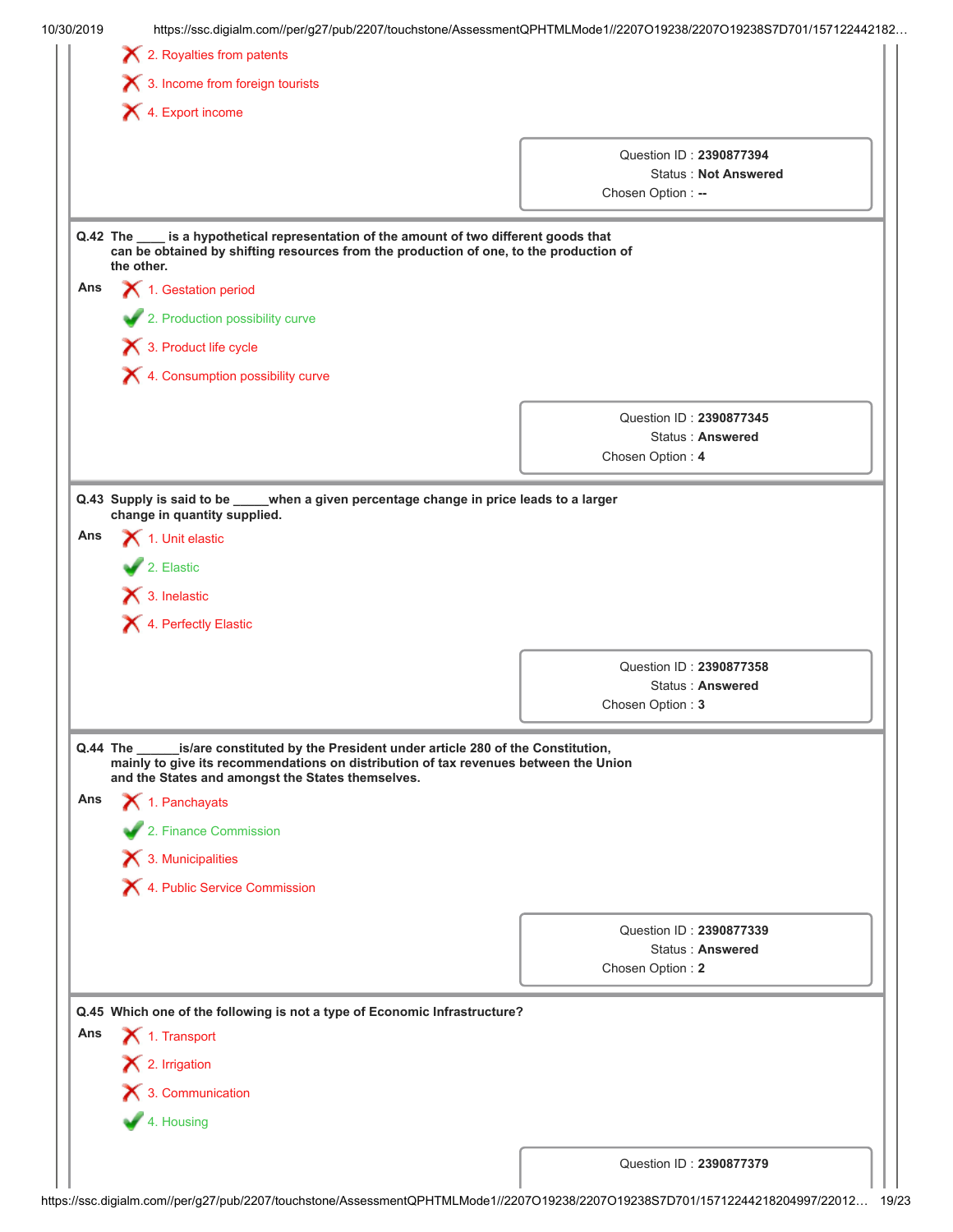|     |                                                                                                                                           |                   | <b>Status: Answered</b>                                |
|-----|-------------------------------------------------------------------------------------------------------------------------------------------|-------------------|--------------------------------------------------------|
|     |                                                                                                                                           | Chosen Option: 3  |                                                        |
|     | Q.46 "What to produce?" is a basic problem faced by an economy under which of the<br>following central problem?                           |                   |                                                        |
| Ans | 1. Efficient use of resources                                                                                                             |                   |                                                        |
|     | 2. Allocation of resources                                                                                                                |                   |                                                        |
|     | 3. Creation of resources                                                                                                                  |                   |                                                        |
|     | X 4. Growth of resources                                                                                                                  |                   |                                                        |
|     |                                                                                                                                           |                   |                                                        |
|     |                                                                                                                                           |                   | Question ID: 2390877344                                |
|     |                                                                                                                                           | Chosen Option: 3  | <b>Status: Answered</b>                                |
|     |                                                                                                                                           |                   |                                                        |
|     | Q.47 Goods whose demand varies inversely with income are called ____ goods.                                                               |                   |                                                        |
| Ans | X 1. Superior                                                                                                                             |                   |                                                        |
|     | X 2. Necessary                                                                                                                            |                   |                                                        |
|     | $\bullet$ 3. Inferior                                                                                                                     |                   |                                                        |
|     | X 4. Normal                                                                                                                               |                   |                                                        |
|     |                                                                                                                                           |                   |                                                        |
|     |                                                                                                                                           |                   | Question ID: 2390877348<br><b>Status: Not Answered</b> |
|     |                                                                                                                                           | Chosen Option: -- |                                                        |
|     |                                                                                                                                           |                   |                                                        |
| Ans | $X$ 1.27.03<br>$X$ 2.29.73<br>3.15.87                                                                                                     |                   |                                                        |
|     | $X$ 4.54.4                                                                                                                                |                   |                                                        |
|     |                                                                                                                                           |                   | Question ID: 2390877369                                |
|     |                                                                                                                                           |                   | <b>Status: Answered</b>                                |
|     |                                                                                                                                           | Chosen Option: 1  |                                                        |
|     | Q.49 When even a negligible fall in the price of the commodity leads to an infinite extension<br>in the demand for it, it is called ____. |                   |                                                        |
| Ans | 1. Unit elastic demand                                                                                                                    |                   |                                                        |
|     | 2. Less elastic demand                                                                                                                    |                   |                                                        |
|     | 3. Perfectly Inelastic demand                                                                                                             |                   |                                                        |
|     | 4. Infinite elastic demand.                                                                                                               |                   |                                                        |
|     |                                                                                                                                           |                   |                                                        |
|     |                                                                                                                                           |                   | Question ID: 2390877351                                |
|     |                                                                                                                                           |                   | Status: Answered                                       |
|     |                                                                                                                                           | Chosen Option: 4  |                                                        |
|     | Q.50 The classic economic resources i.e. land, labour and capital are called as _____.                                                    |                   |                                                        |
| Ans | 1. Factors of consumption                                                                                                                 |                   |                                                        |
|     | 2. Factors of production                                                                                                                  |                   |                                                        |
|     |                                                                                                                                           |                   |                                                        |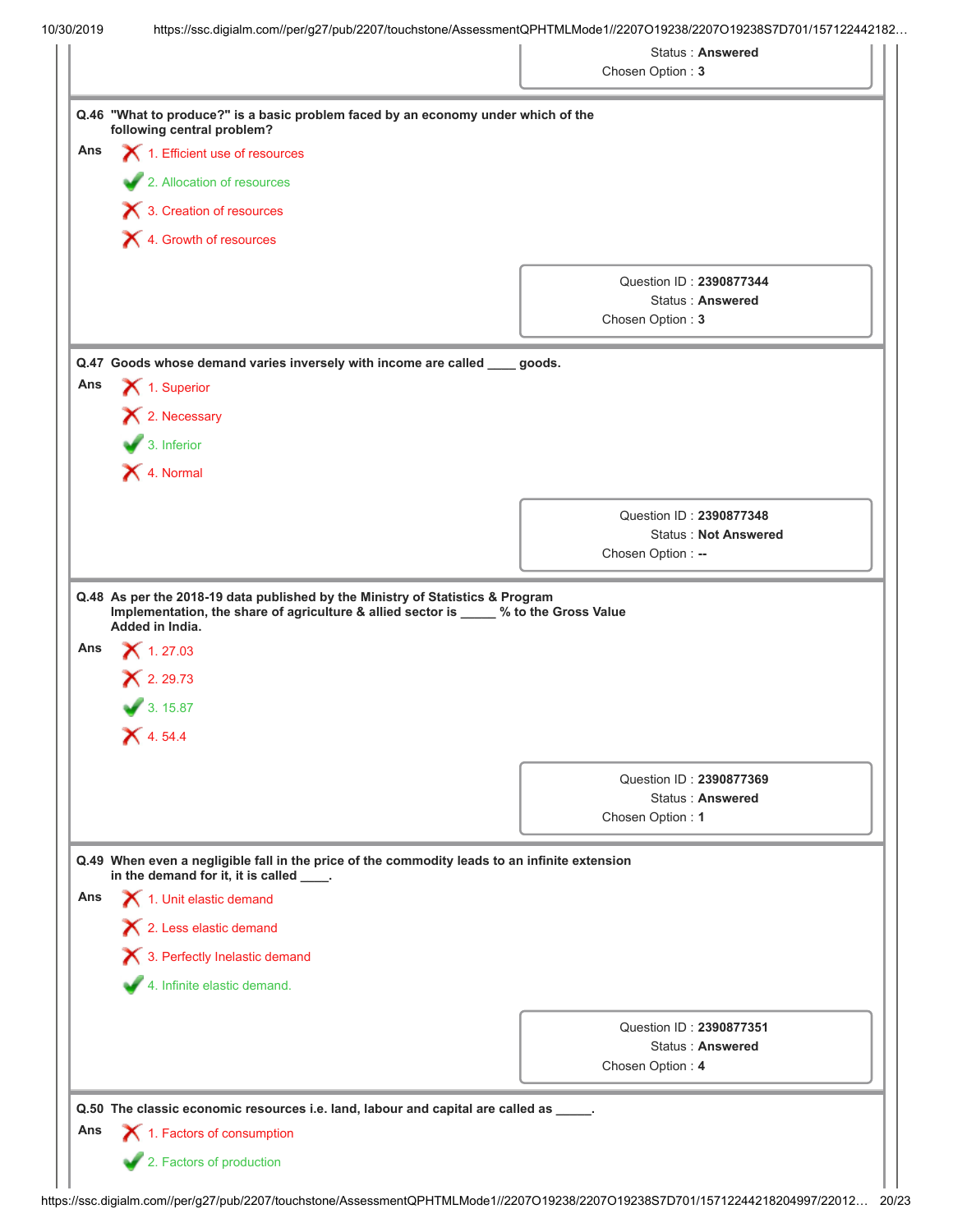| 10/30/2019 |                                                                                                                                                                                                                                                                   | https://ssc.digialm.com//per/g27/pub/2207/touchstone/AssessmentQPHTMLMode1//2207O19238/2207O19238S7D701/157122442182 |  |  |  |  |
|------------|-------------------------------------------------------------------------------------------------------------------------------------------------------------------------------------------------------------------------------------------------------------------|----------------------------------------------------------------------------------------------------------------------|--|--|--|--|
|            | 3. Factors of demand                                                                                                                                                                                                                                              |                                                                                                                      |  |  |  |  |
|            | $\blacktriangleright$ 4. Factors of supply                                                                                                                                                                                                                        |                                                                                                                      |  |  |  |  |
|            |                                                                                                                                                                                                                                                                   |                                                                                                                      |  |  |  |  |
|            |                                                                                                                                                                                                                                                                   | Question ID: 2390877359<br><b>Status: Not Answered</b>                                                               |  |  |  |  |
|            |                                                                                                                                                                                                                                                                   | Chosen Option: --                                                                                                    |  |  |  |  |
|            |                                                                                                                                                                                                                                                                   |                                                                                                                      |  |  |  |  |
|            | Q.51 Functions of Comptroller and Auditor-General in the Case of Grants or Loans given to<br>other Authorities or Bodies are specified in Section ___ of The Comptroller and<br>Auditor General's (Duties, Powers and Conditions of Service) Amendment ACT, 1971. |                                                                                                                      |  |  |  |  |
| Ans        | $\boldsymbol{\times}$ 1.16                                                                                                                                                                                                                                        |                                                                                                                      |  |  |  |  |
|            | $\mathsf{\approx}$ 2.10                                                                                                                                                                                                                                           |                                                                                                                      |  |  |  |  |
|            |                                                                                                                                                                                                                                                                   |                                                                                                                      |  |  |  |  |
|            | $X$ 3.12                                                                                                                                                                                                                                                          |                                                                                                                      |  |  |  |  |
|            | 4.15                                                                                                                                                                                                                                                              |                                                                                                                      |  |  |  |  |
|            |                                                                                                                                                                                                                                                                   | Question ID: 2390877338                                                                                              |  |  |  |  |
|            |                                                                                                                                                                                                                                                                   | <b>Status: Not Answered</b>                                                                                          |  |  |  |  |
|            |                                                                                                                                                                                                                                                                   | Chosen Option: --                                                                                                    |  |  |  |  |
|            |                                                                                                                                                                                                                                                                   |                                                                                                                      |  |  |  |  |
|            | Q.52 The Central Government has amalgamated three Regional Rural Banks - Punjab<br>Gramin Bank, Malwa Gramin Bank and Sutlej Gramin Bank into a single RRB with<br>effect from.                                                                                   |                                                                                                                      |  |  |  |  |
| Ans        | 1. 31st December 2018                                                                                                                                                                                                                                             |                                                                                                                      |  |  |  |  |
|            | 2. 1st January 2019                                                                                                                                                                                                                                               |                                                                                                                      |  |  |  |  |
|            | $\blacktriangleright$ 3. 1st January 2018                                                                                                                                                                                                                         |                                                                                                                      |  |  |  |  |
|            |                                                                                                                                                                                                                                                                   |                                                                                                                      |  |  |  |  |
|            | 4. 1st July 2019                                                                                                                                                                                                                                                  |                                                                                                                      |  |  |  |  |
|            |                                                                                                                                                                                                                                                                   | Question ID: 2390877390                                                                                              |  |  |  |  |
|            |                                                                                                                                                                                                                                                                   | Status: Answered                                                                                                     |  |  |  |  |
|            |                                                                                                                                                                                                                                                                   | Chosen Option: 4                                                                                                     |  |  |  |  |
|            |                                                                                                                                                                                                                                                                   |                                                                                                                      |  |  |  |  |
| Ans        | Q.53 Which one of the following is a primary function of commercial banks?                                                                                                                                                                                        |                                                                                                                      |  |  |  |  |
|            | 1. Discounting of bills                                                                                                                                                                                                                                           |                                                                                                                      |  |  |  |  |
|            | X 2. Supplying business information                                                                                                                                                                                                                               |                                                                                                                      |  |  |  |  |
|            | X 3. Issuing letters of credit                                                                                                                                                                                                                                    |                                                                                                                      |  |  |  |  |
|            | 4. Accepting deposits and providing loans                                                                                                                                                                                                                         |                                                                                                                      |  |  |  |  |
|            |                                                                                                                                                                                                                                                                   |                                                                                                                      |  |  |  |  |
|            |                                                                                                                                                                                                                                                                   | Question ID: 2390877389                                                                                              |  |  |  |  |
|            |                                                                                                                                                                                                                                                                   | <b>Status: Not Answered</b>                                                                                          |  |  |  |  |
|            |                                                                                                                                                                                                                                                                   |                                                                                                                      |  |  |  |  |
|            |                                                                                                                                                                                                                                                                   | Chosen Option: --                                                                                                    |  |  |  |  |
|            | Q.54 In India, the first Metro Rail service was inaugurated on 24th October 1984 in ____.                                                                                                                                                                         |                                                                                                                      |  |  |  |  |
|            |                                                                                                                                                                                                                                                                   |                                                                                                                      |  |  |  |  |
|            | 1. Mumbai                                                                                                                                                                                                                                                         |                                                                                                                      |  |  |  |  |
| Ans        | X 2. Hyderabad                                                                                                                                                                                                                                                    |                                                                                                                      |  |  |  |  |
|            | $\bigvee$ 3. Kolkata                                                                                                                                                                                                                                              |                                                                                                                      |  |  |  |  |
|            |                                                                                                                                                                                                                                                                   |                                                                                                                      |  |  |  |  |
|            | X 4. Bangalore                                                                                                                                                                                                                                                    |                                                                                                                      |  |  |  |  |
|            |                                                                                                                                                                                                                                                                   | Question ID: 2390877381                                                                                              |  |  |  |  |
|            |                                                                                                                                                                                                                                                                   | Status: Answered<br>Chosen Option: 1                                                                                 |  |  |  |  |

https://ssc.digialm.com//per/g27/pub/2207/touchstone/AssessmentQPHTMLMode1//2207O19238/2207O19238S7D701/15712244218204997/22012… 21/23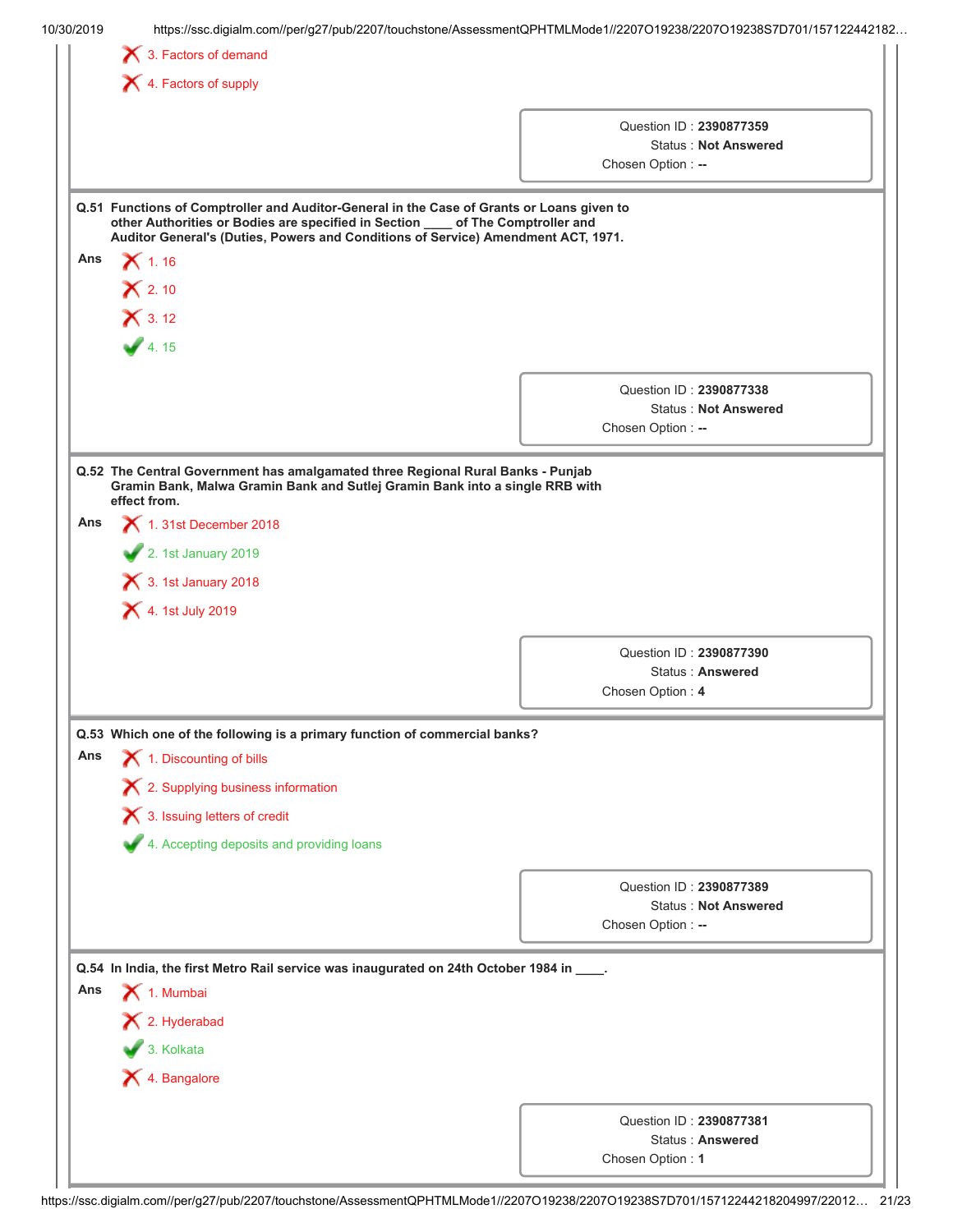|      |                                                                                                                                                                                                                                                                                 | https://ssc.digialm.com//per/g27/pub/2207/touchstone/AssessmentQPHTMLMode1//2207O19238/2207O19238S7D701/157122442182 |
|------|---------------------------------------------------------------------------------------------------------------------------------------------------------------------------------------------------------------------------------------------------------------------------------|----------------------------------------------------------------------------------------------------------------------|
|      | disequilibrium occur because of long-run and deep seated changes in an<br>economy as it moves from one stage of growth to another.                                                                                                                                              |                                                                                                                      |
| Ans  | 1. Secular                                                                                                                                                                                                                                                                      |                                                                                                                      |
|      | $\blacktriangleright$ 2. Cyclical                                                                                                                                                                                                                                               |                                                                                                                      |
|      | 3. Structural                                                                                                                                                                                                                                                                   |                                                                                                                      |
|      | 4. Non Cyclical                                                                                                                                                                                                                                                                 |                                                                                                                      |
|      |                                                                                                                                                                                                                                                                                 |                                                                                                                      |
|      |                                                                                                                                                                                                                                                                                 | Question ID: 2390877393                                                                                              |
|      |                                                                                                                                                                                                                                                                                 | Status: Answered<br>Chosen Option: 4                                                                                 |
|      |                                                                                                                                                                                                                                                                                 |                                                                                                                      |
|      | Q.56 The MRTP Act was repealed and replaced by the ___, with effect from September 1,<br>2009                                                                                                                                                                                   |                                                                                                                      |
| Ans  | 1. Limitation Act                                                                                                                                                                                                                                                               |                                                                                                                      |
|      | 2. Competition Act                                                                                                                                                                                                                                                              |                                                                                                                      |
|      | 3. Consumer Protection (Amendment) Act                                                                                                                                                                                                                                          |                                                                                                                      |
|      | X 4. Industries (Development and Regulation) Act,                                                                                                                                                                                                                               |                                                                                                                      |
|      |                                                                                                                                                                                                                                                                                 |                                                                                                                      |
|      |                                                                                                                                                                                                                                                                                 | Question ID: 2390877384<br><b>Status: Answered</b>                                                                   |
|      |                                                                                                                                                                                                                                                                                 | Chosen Option: 3                                                                                                     |
|      | 1. Average Total Cost<br>X 2. Average Fixed Cost                                                                                                                                                                                                                                |                                                                                                                      |
|      | 3. Average Production Cost                                                                                                                                                                                                                                                      |                                                                                                                      |
|      | 4. Average Variable Cost                                                                                                                                                                                                                                                        |                                                                                                                      |
|      |                                                                                                                                                                                                                                                                                 | Question ID: 2390877367                                                                                              |
|      |                                                                                                                                                                                                                                                                                 | Status: Answered                                                                                                     |
|      |                                                                                                                                                                                                                                                                                 | Chosen Option: 3                                                                                                     |
| Ans  | Q.58 An important financial reform has been the reduction in Statutory Liquidity Ratio<br>(SLR)which was as high as 39 per cent of deposits with the banks has been reduced to<br>per cent as on August, 2019<br>$X$ 1.15.5<br>2.18.75<br>$\mathsf{\times}$ 3.25<br>$X$ 4.19.25 |                                                                                                                      |
|      |                                                                                                                                                                                                                                                                                 |                                                                                                                      |
|      |                                                                                                                                                                                                                                                                                 | Question ID: 2390877385<br><b>Status: Answered</b>                                                                   |
|      |                                                                                                                                                                                                                                                                                 | Chosen Option: 2                                                                                                     |
| Q.59 | may be defined as a market situation in which market price is largely<br>determined by the forces of total demand and total supply in the market.                                                                                                                               |                                                                                                                      |
| Ans  | 1. Monopoly                                                                                                                                                                                                                                                                     |                                                                                                                      |
|      | X 2. Oligopoly                                                                                                                                                                                                                                                                  |                                                                                                                      |